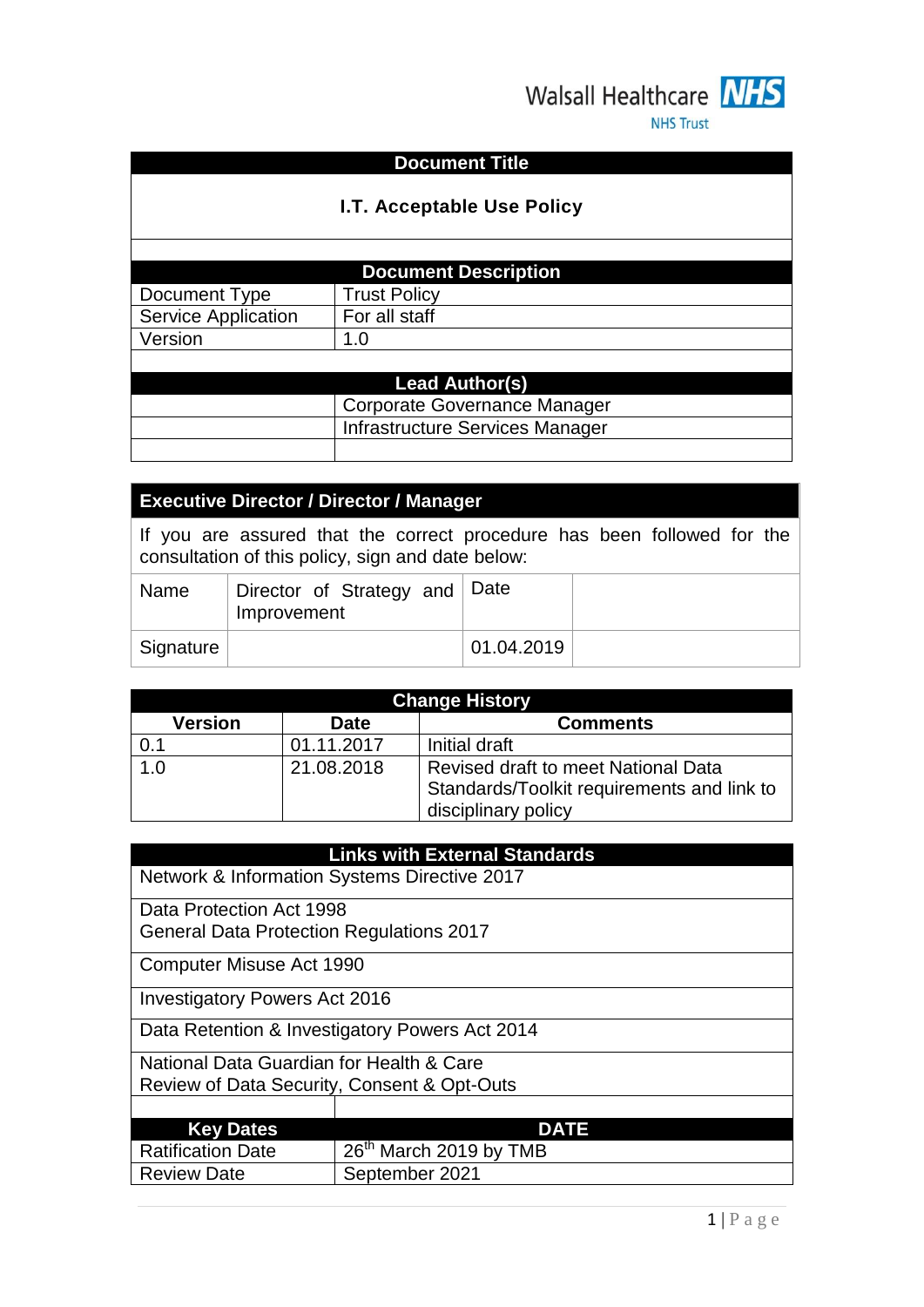|                                                                                    | <b>Executive Summary Sheet</b>                                                             |              |  |
|------------------------------------------------------------------------------------|--------------------------------------------------------------------------------------------|--------------|--|
| <b>Document Title:</b>                                                             | I.T. Acceptable Use Policy                                                                 |              |  |
| Key words:                                                                         | Access, Email, Information, Internet, IT Systems, Laptop                                   |              |  |
|                                                                                    |                                                                                            |              |  |
| Please Tick (☑)                                                                    | This is a new document within the Trust                                                    | $\checkmark$ |  |
| as appropriate                                                                     | This is a revised Document within the Trust                                                |              |  |
|                                                                                    | What is the purpose of this document?                                                      |              |  |
|                                                                                    | The purpose of this policy is to provide a summary of the acceptable use that staff must   |              |  |
|                                                                                    | be aware of when using various Trust information systems.                                  |              |  |
|                                                                                    |                                                                                            |              |  |
|                                                                                    | What key Issues does this document explore?                                                |              |  |
|                                                                                    | The policy sets out the key responsibilities for exercising good judgement regarding the   |              |  |
|                                                                                    | appropriate use of information, all electronic devices and network recourse to Trust staff |              |  |
|                                                                                    | where there is a defined business need in relation to IT applications, including but not   |              |  |
|                                                                                    | limited to email, internet, remote/mobile working, devices, passwords, software, printing  |              |  |
| and copyright.                                                                     |                                                                                            |              |  |
|                                                                                    |                                                                                            |              |  |
| Who is this document aimed at?                                                     |                                                                                            |              |  |
| All staff                                                                          |                                                                                            |              |  |
|                                                                                    |                                                                                            |              |  |
| conjunction with?                                                                  | What other policies, guidance and directives should this document be read in               |              |  |
| <b>IT Security policy</b>                                                          |                                                                                            |              |  |
| <b>NHS Digital Standards</b>                                                       |                                                                                            |              |  |
|                                                                                    | NHS Digital guidance for IT Systems in health & care settings                              |              |  |
| <b>RA Policy</b>                                                                   |                                                                                            |              |  |
| <b>Disciplinary Policy</b><br><b>Access Control Policy</b>                         |                                                                                            |              |  |
| Safe Haven Policy                                                                  |                                                                                            |              |  |
| Anti-Virus & Malware user guide                                                    |                                                                                            |              |  |
|                                                                                    | Network & Information Systems Directive 2017                                               |              |  |
| <b>Information Sharing Policy</b>                                                  |                                                                                            |              |  |
| Data Breach Policy & Procedure                                                     |                                                                                            |              |  |
| <b>Confidentiality Policy</b>                                                      |                                                                                            |              |  |
| Data Protection Policy & Procedures                                                |                                                                                            |              |  |
| Data Protection Act 2018                                                           |                                                                                            |              |  |
| <b>General Data Protection Regulations 2017</b><br><b>Computer Misuse Act 1990</b> |                                                                                            |              |  |
|                                                                                    | Data Retention & Investigatory Powers Act 2014                                             |              |  |
| <b>Media Policy</b>                                                                |                                                                                            |              |  |
|                                                                                    |                                                                                            |              |  |
|                                                                                    | How and when will this document be reviewed?                                               |              |  |
|                                                                                    | The policy lead should review the document every three years or sooner if there is a       |              |  |
| change.                                                                            |                                                                                            |              |  |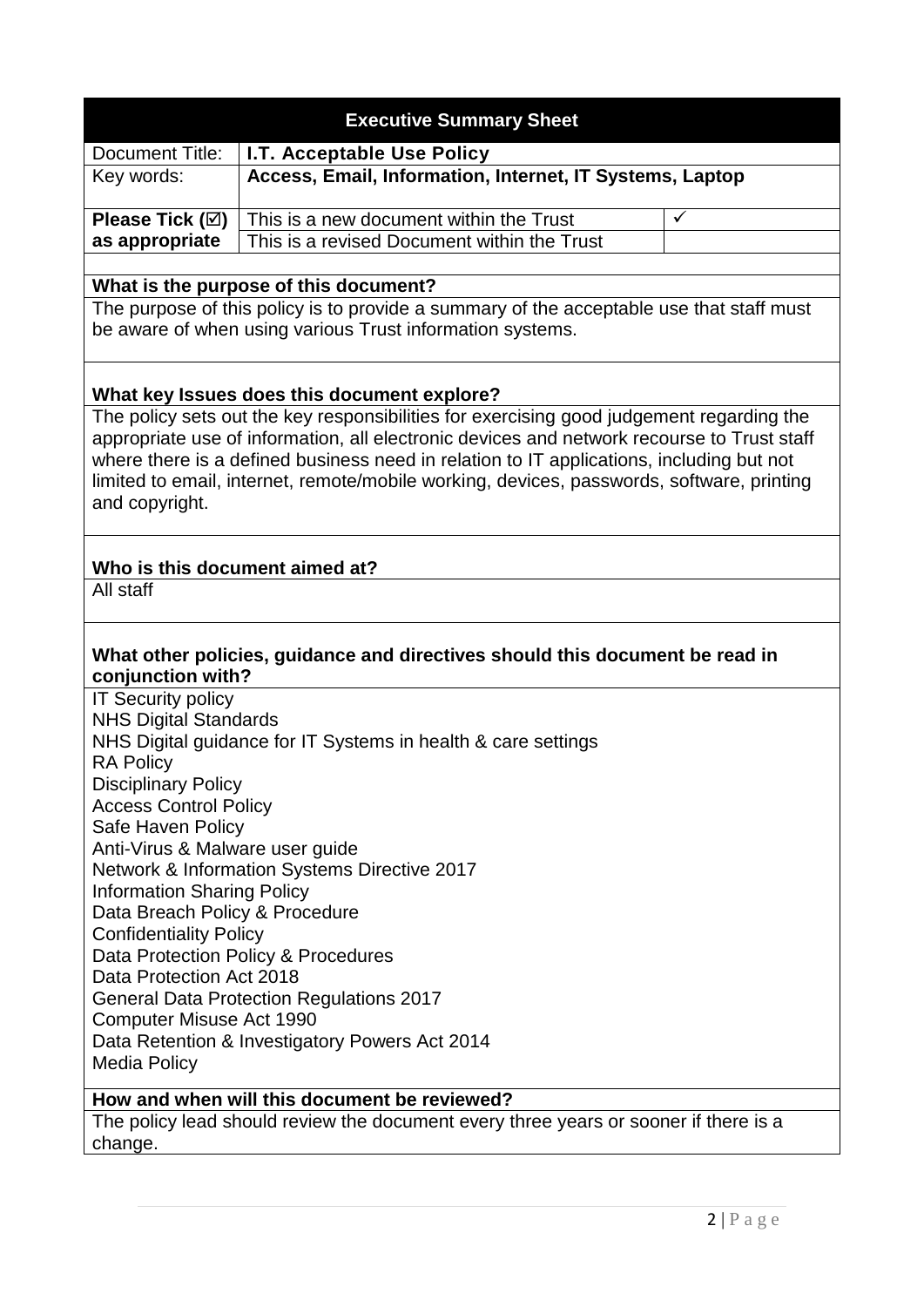### **CONTRIBUTION LIST**

| Key individuals involved in developing the document |  |
|-----------------------------------------------------|--|
|-----------------------------------------------------|--|

| <b>Name</b> | <b>Designation</b>                 |  |
|-------------|------------------------------------|--|
|             | Corporate Governance Manager       |  |
|             | Infrastructure Services Manager    |  |
|             | <b>IT Business Manager</b>         |  |
|             | Workforce Development &            |  |
|             | <b>Information Systems Manager</b> |  |
|             | <b>EUC Manager</b>                 |  |
|             | <b>Service Desk Team Leader</b>    |  |

#### **Circulated to the following for consultation**

| Name / Committee / Group              |
|---------------------------------------|
| Information Governance Steering Group |
| Policy & Procedures Group             |
| Divisional Quality Teams              |
| HR Sub Committee                      |

#### **Version Control Summary**

#### **Significant or Substantive Changes from Previous Version**

A new version number will be allocated for every review even if the review brought about no changes. This will ensure that the process of reviewing the document has been tracked. The comments on changes should summarise the main areas/reasons for change.

When a document is reviewed the changes should use the tracking tool in order to clearly show areas of change for the consultation process.

| <b>Version</b> | <b>Date</b> | <b>Comments on Changes</b>                                                                      | <b>Author</b> |
|----------------|-------------|-------------------------------------------------------------------------------------------------|---------------|
| 0.1            |             | $1/11/17$ Initial draft                                                                         |               |
| 1.0            |             | 21/8/18   Revised draft to meet national<br>and toolkit requirements and<br>link to legislation |               |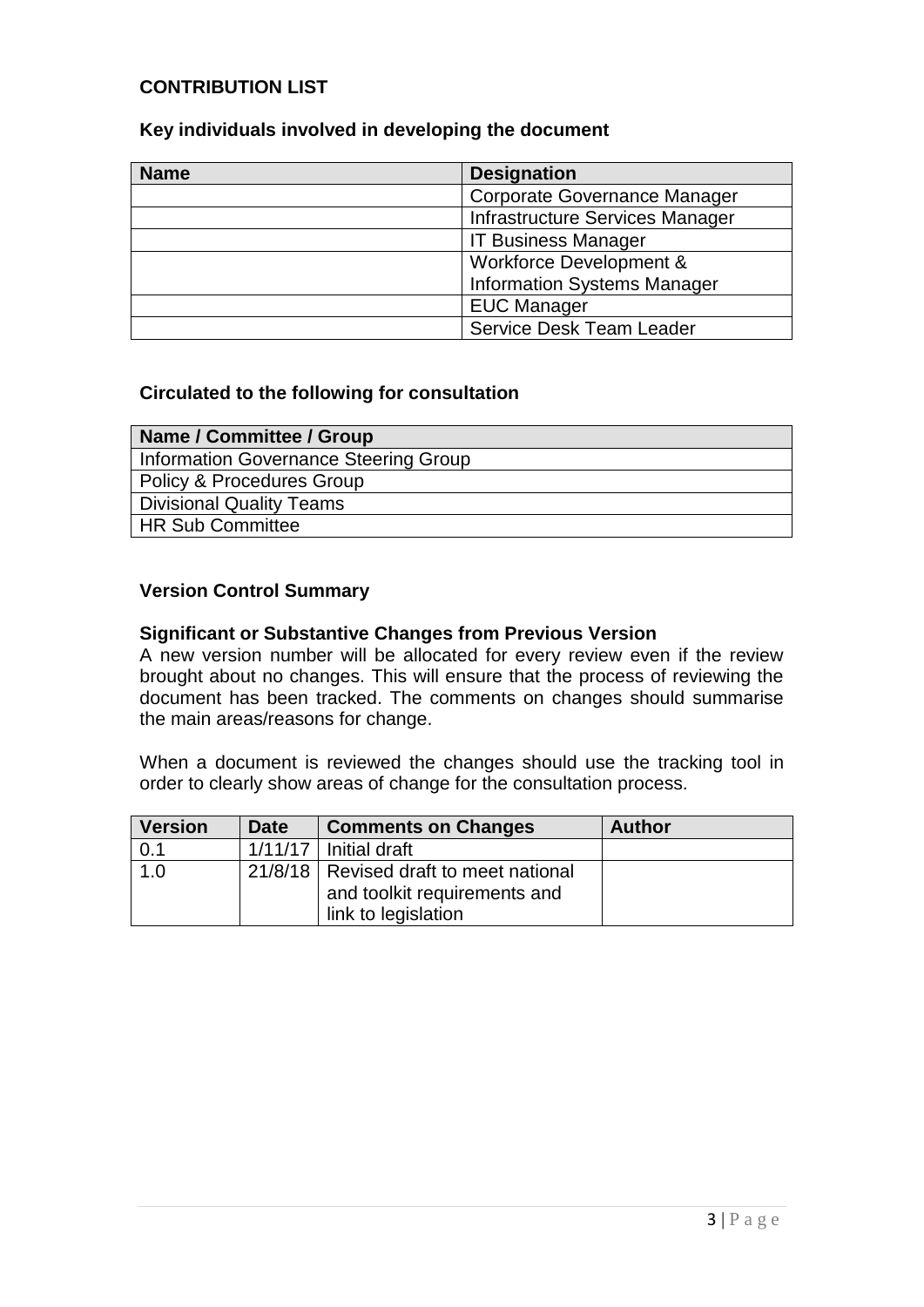| <b>Document Index</b> |                                        | Pg No |
|-----------------------|----------------------------------------|-------|
| 1.0                   | Introduction                           | 5     |
| 2.0                   | Aim                                    | 5     |
| 3.0                   | <b>Objectives</b>                      | 6     |
| 4.0                   | Definitions / Glossary of Terms        | 7     |
| 5.0                   | <b>Roles and Responsibilities</b>      |       |
| 6.0                   | <b>Policy Detail</b>                   | 10    |
| 7.0                   | <b>Impact Assessment</b>               | 17    |
| 8.0                   | <b>Links to Other Trust Policies</b>   | 17    |
| 9.0                   | <b>Links to External Standards</b>     | 17    |
| 10.0                  | <b>Monitoring Control and Audit</b>    | 17    |
| 11.0                  | Best Practice, Evidence and References | 18    |
| 12.0                  | Appendices                             | 19    |

| <b>Appendices</b> |                                  | Pg No |
|-------------------|----------------------------------|-------|
|                   | <b>Acceptable Use User Guide</b> | 19    |
| ◠                 | Checklist                        | 22    |
| 3                 | EA Form                          | 25    |
|                   |                                  |       |
|                   |                                  |       |
|                   |                                  |       |
|                   |                                  |       |
|                   |                                  |       |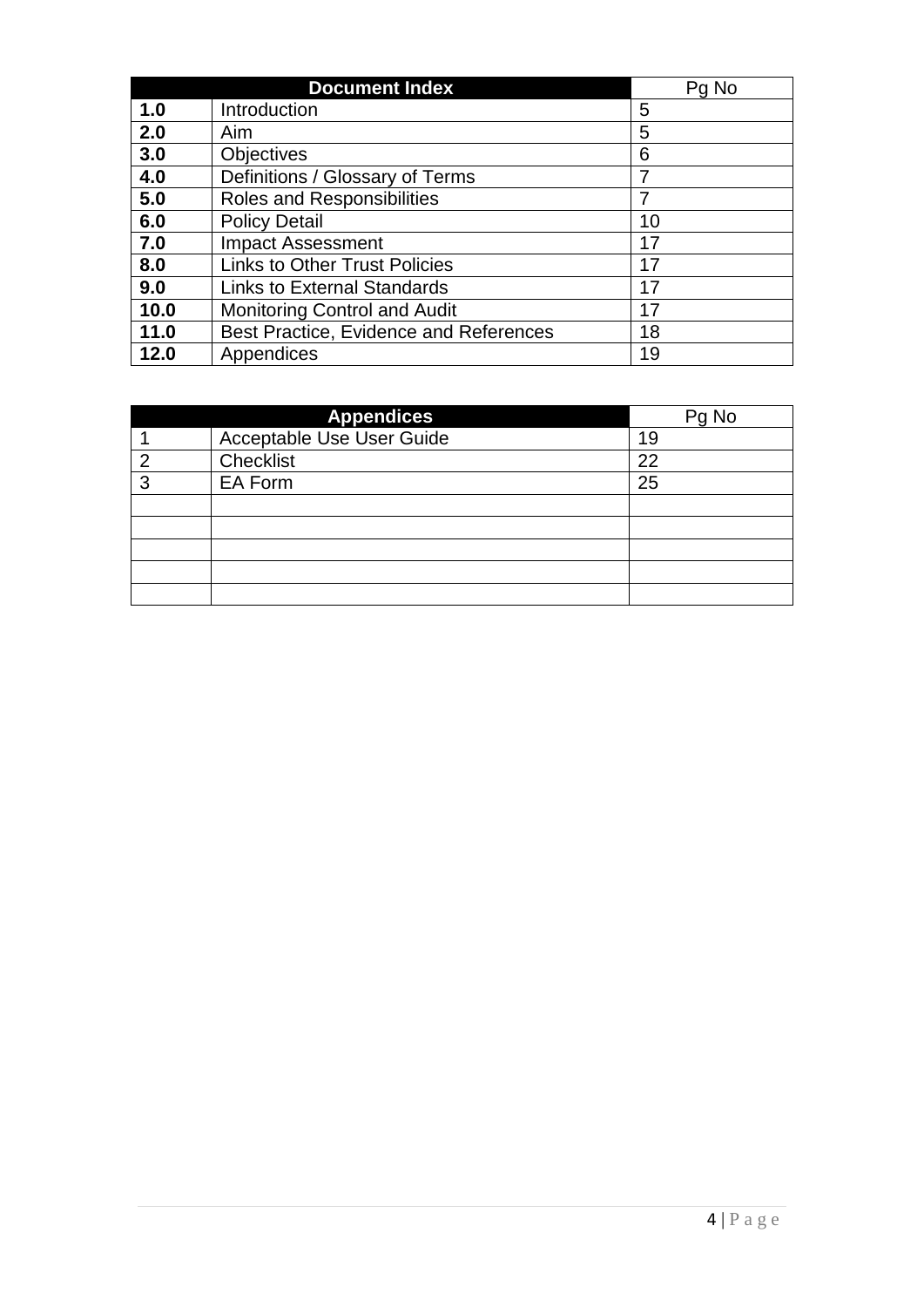#### **1.0 INTRODUCTION**

**1.1** The purpose of this policy and its associated documents is to outline the acceptable use, practices and responsibilities that are expected when Walsall Healthcare NHS Trust (the 'Trust') staff are provided with computer, storage, data and media devices (including but not limited to computer, tablet, smartphone) to conduct Trust business or interact with internal networks and business systems.

Failure to comply with this policy may result in disciplinary action being taken, which may result in dismissal or criminal prosecution.

#### **1.2 Statement of Intent**

This policy is based on existing good practice used in the NHS and sets out the principles and arrangements that must be adopted by all staff when accessing information systems.

#### **1.3 Scope and limitations**

This policy sets out the responsibilities for exercising good judgement regarding the appropriate use of information, all electronic devices and network resources to Trust staff where there is a defined business need in relation to IT applications, including but not limited to the following:

- Email
- Internet
- Remote/Mobile Working
- Devices
- Passwords
- Software
- Copyright
- Equipment
- Printing/Faxing

This policy applies to all areas and activities of the Trust and to all individuals employed by the Trust including contractors, volunteers, students, locum and agency staff and staff employed on honorary contracts ('Trust Staff').

This policy applies to all equipment that is owned or leased, by the Trust; and also any equipment that is either loaned or donated to the Trust. It also applies to the use of @nhs.net addresses, an NHSmail.

#### **2.0 POLICY AIM**

The overall aim of the policy is to ensure Trust Staff operate within the parameters set for acceptable use.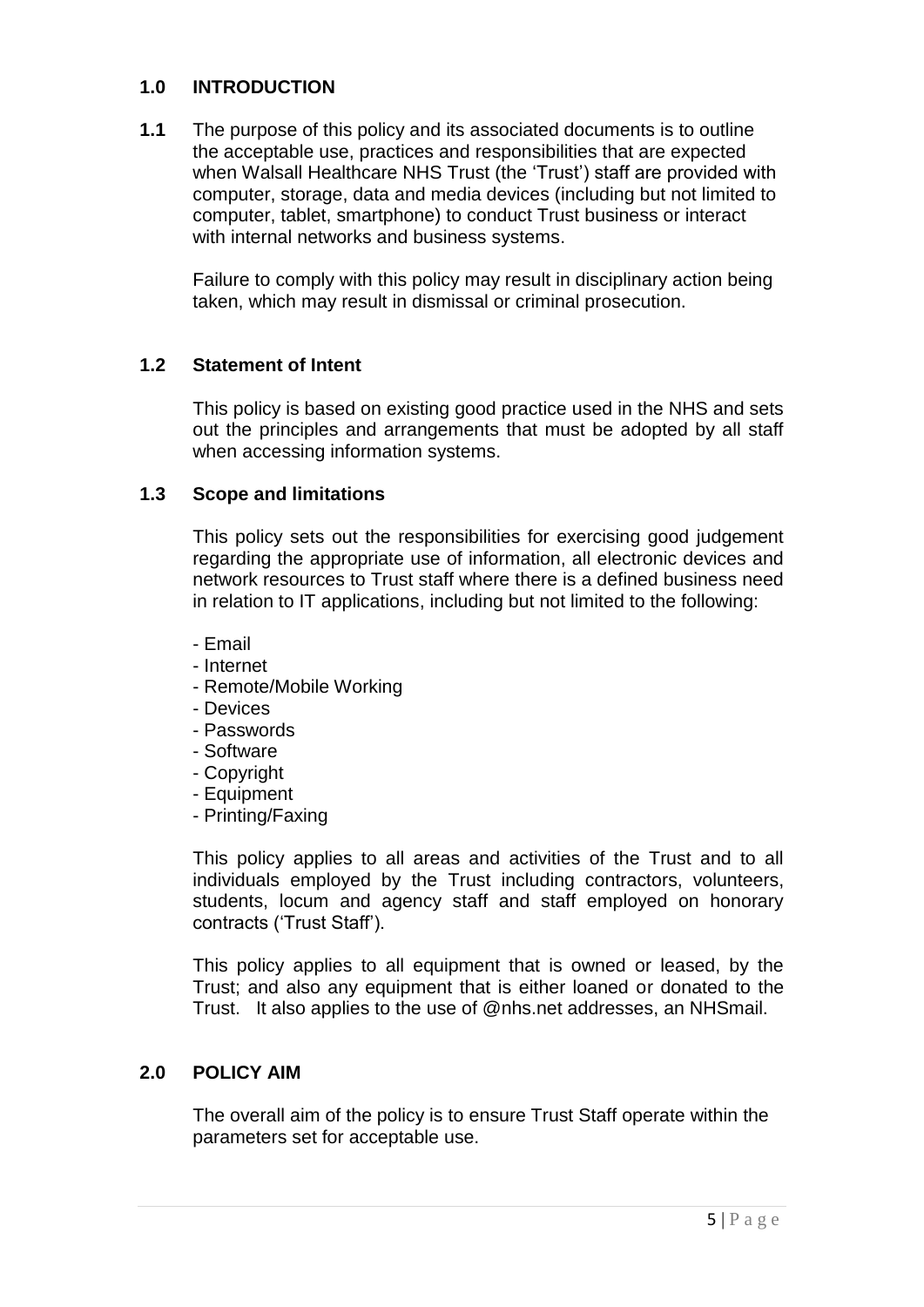#### **3.0 OBJECTIVES**

The policy sets out a framework for the safe, efficient and acceptable use of IT applications.

The Trust recognises the benefits of various technological advances to enable Trust Staff to benefit its business objectives provided its reputation; patients and staff are protected from any adverse impacts caused by careless or inappropriate usage. This policy provides a collection of measures for Staff to follow on the acceptable behaviour in the use of these.

Under no circumstances are Trust Staff authorised to engage in any activity that is illegal while conducting Trust business, utilising Trust owned devices, network or email accounts. This includes, but is not limited to:

Introduction of malicious software or data into the network or service; i.e. viruses, worms, email bombs etc.

Using a Trust computing asset to actively engage in procuring or transmitting material which is illegal.

Accessing data of which the member of Trust Staff is not an intended recipient or logging into a computer or account that the member of Trust Staff is not expressly authorised to access.

Execute any form of network monitoring which will intercept data not intended for the member of Trust Staff, unless this activity is a part of their normal duty.

Introducing phishing scams to allow untrusted sites access to the Trusts network.

Using any program/script/command, or sending messages of any kind, with the intent to interfere with, or disable, a member of Trusts staff's use of a device, via any means, locally or via the Internet/Intranet.

In accordance with the Caldicott Principles, Persona Identifiable Data (PID) must only be sent on a 'need to know' basis and there must be a justifiable reason to send this information.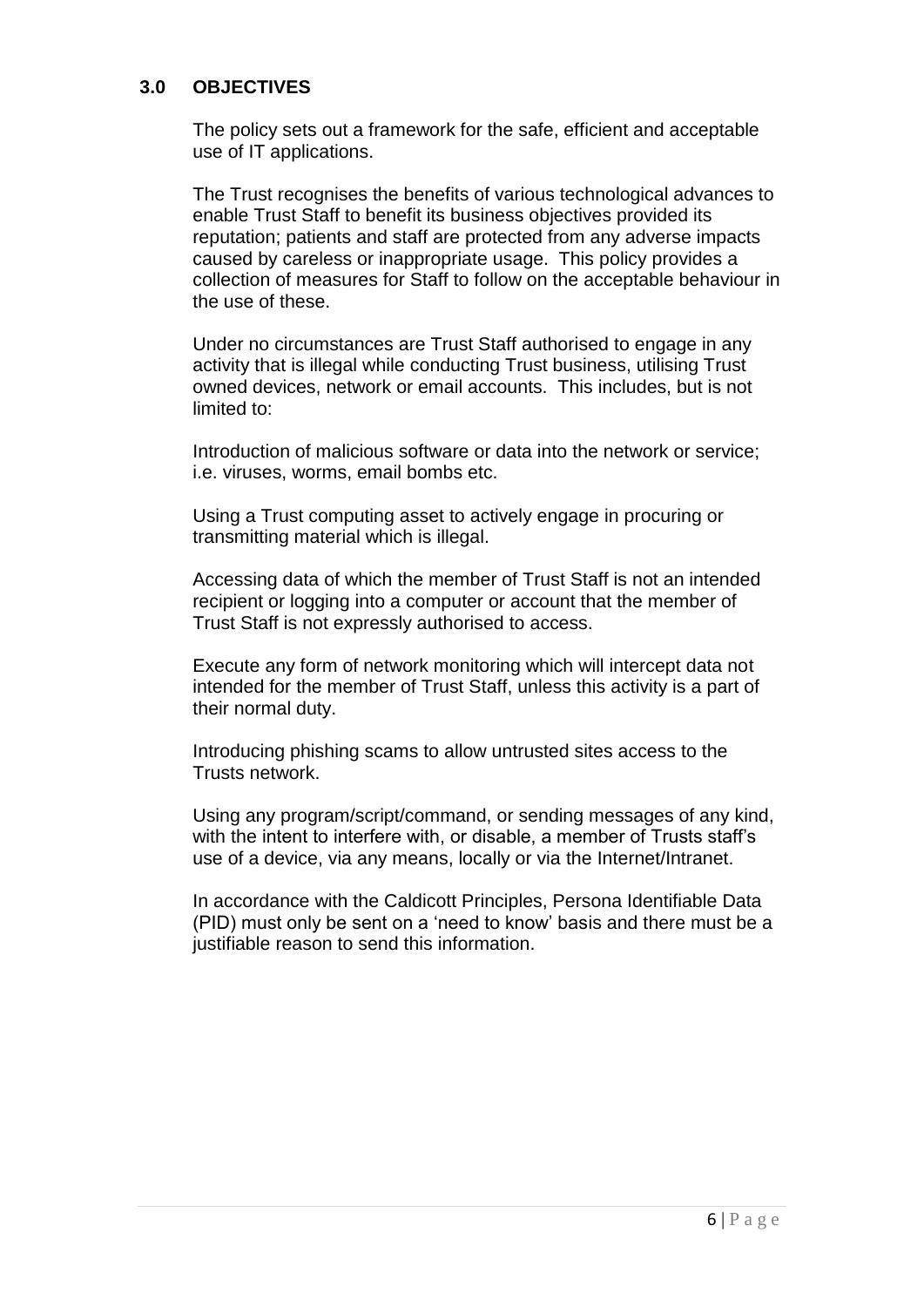#### **4.0 DEFINITIONS**

| <b>Devices</b>                                    | Includes any device that can store images and other<br>information required for the Trusts operational<br>business; i.e. desktop computers. This includes<br>laptops, tablets, personal digital assistants (PDAs),<br>mobile phones/smartphones, as well as digital audio<br>and visual recording/playback devices such as<br>Dictaphones and digital cameras. |
|---------------------------------------------------|----------------------------------------------------------------------------------------------------------------------------------------------------------------------------------------------------------------------------------------------------------------------------------------------------------------------------------------------------------------|
| Media                                             | Includes any physical items that can store data,<br>images and other information and requires another<br>device to access it. E.g. CD, DVD, disc, tape or<br>portable hard drives, USB, memory cards.                                                                                                                                                          |
| Personal<br>Identifiable<br>Data (PID)            | Any data which can identify an individual, including<br>but not limited to name, address, telephone number,<br>occupation, date of birth, ethnic group.<br>National<br>Insurance number, NHS number, hospital number or<br>any other information which will allow for the<br>identification of the individual.                                                 |
| Phishing                                          | Phishing is the attempt to obtain sensitive information<br>such as<br>usernames and passwords, often<br>for<br>malicious reasons, by masquerading as a trustworthy<br>entity in an electronic communication.                                                                                                                                                   |
| Reasonable<br>use                                 | The test for reasonable use for this policy will be<br>determined by the Trust on a case by case basis.                                                                                                                                                                                                                                                        |
| <b>Shared drive</b>                               | Sharing a peripheral device (network folder, printer<br>etc) among several users.                                                                                                                                                                                                                                                                              |
| <b>SPAM</b>                                       | Irrelevant or unsolicited junk email.                                                                                                                                                                                                                                                                                                                          |
| Social media                                      | Internet platforms<br>such<br>as Twitter, Facebook,<br>YouTube<br>etc<br>which<br>allow<br>individuals<br>and<br>organisations to publish and share information and<br>comments online. It is enables individuals to become<br>part of different networks of people with similar<br>interests.                                                                 |
| <b>Virtual Private</b><br><b>Network</b><br>(VPN) | Enables users to send and receive data across a<br>shared or public network as if their computing device<br>where directly connected to the private network.                                                                                                                                                                                                   |

#### **5.0 ROLES AND RESPONSIBILTIES**

#### **5.1 Associate Director of IT**

The Associate Director of IT has been delegated with responsibility for information security on behalf of the Chief Executive. The day to day activities required to effectively implement and maintain this policy will be performed through the Infrastructure Services Manager.

## **5.2 Senior Information Risk Owner (SIRO)**

The Director of Strategy and Transformation is the Trust's SIRO and is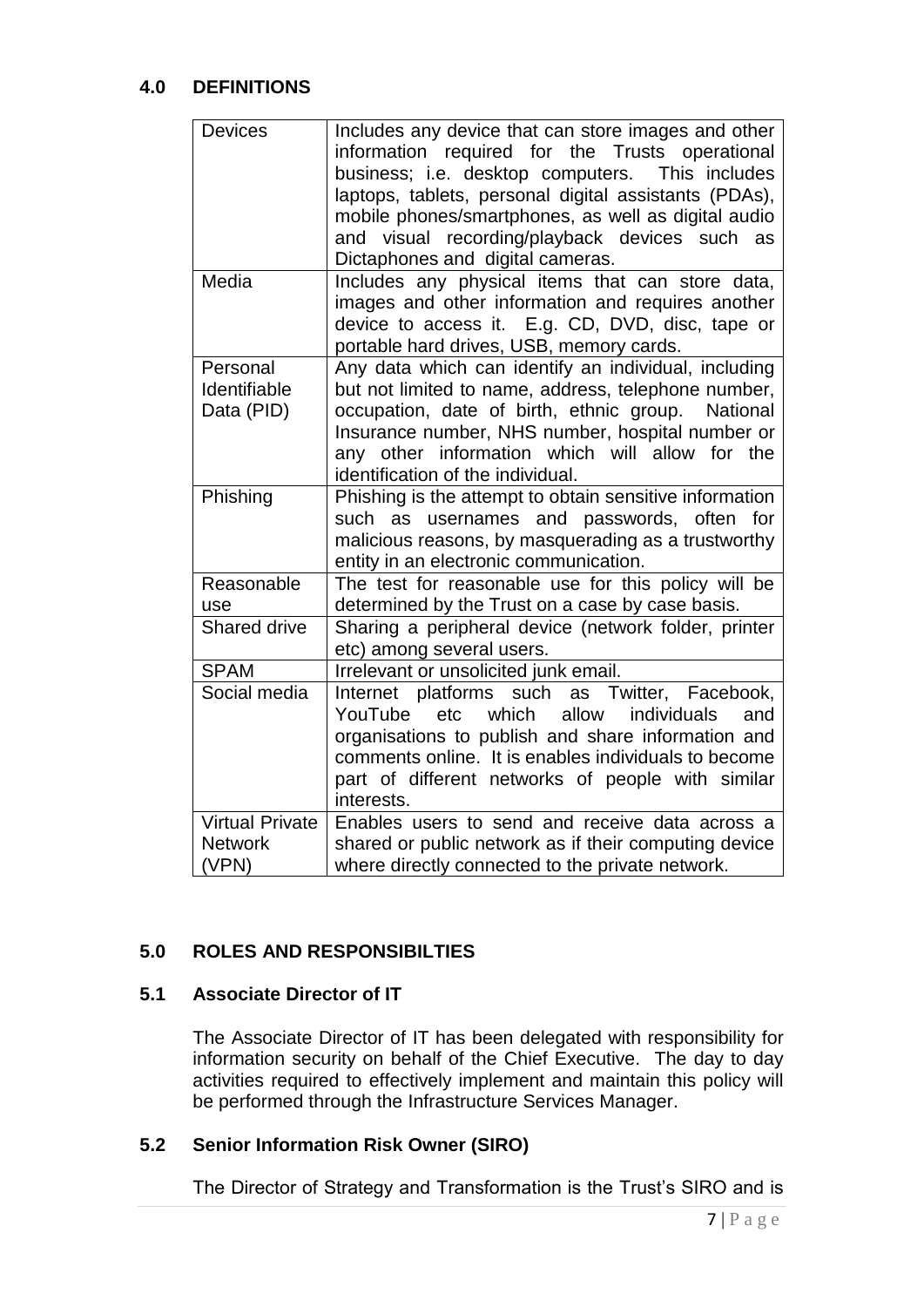accountable for fostering a culture for protecting and using data, providing a focal point for managing information risks and incidents, and is concerned with the management of all information assets.

### **5.3 Caldicott Guardian**

The Trust's Medical Director is the Caldicott Guardian and has a strategic role in ensuring that there is an integrated approach to information governance, developing security and confidentiality policy and representing confidentiality requirements and issues at Board level.

## **5.4 Director of People & Culture**

The Director of People & Culture will arrange for suspected breaches of this policy and its associated documents to be investigated in accordance with the Disciplinary Policy and associated procedures.

## **5.5 Information Asset Owners**

Information Asset Owners are senior individuals who are responsible for the risk management of their information assets. As such they have to understand what information is held, how it is used/transferred, who has access to it and why, in order for business to be transacted within an acceptable level of risk. They are therefore accountable for ensuring that information assets have appropriate access controls in place and are used consistently and in line with the Trusts Information Security policy.

## **5.6 IT Infrastructure Services Manager**

The Trust's IT Infrastructure Services Manager is responsible for promoting a culture of good IT security within the Trust and developing and maintaining policies, procedures and protocols in compliance with this policy and in accordance with good practice. The Trust's IT Infrastructure Services Manager will be supported by Associate Director of IT.

#### **5.7 Corporate Governance Manager**

The Trusts Corporate Governance Manager is responsible for promoting a culture of good information governance within the Trust and developing and maintaining policies, procedures and protocols in compliance with this policy and strategy and in accordance with good practice.

In addition the Information Governance Steering Group is in place to ensure common approaches are agreed to aspects of Information Governance and Security, where appropriate.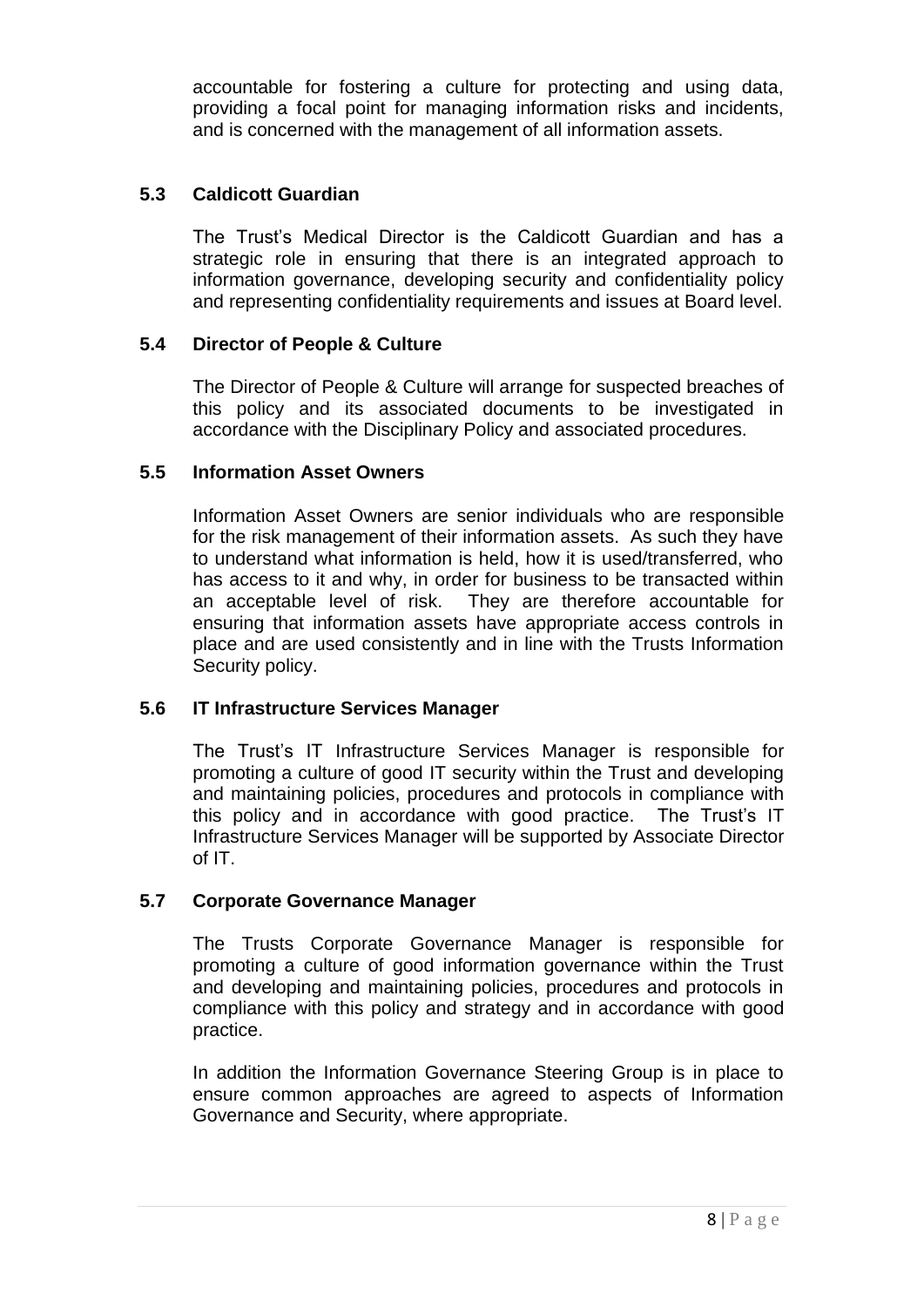#### **5.8 Digital Communications Manager**

The Digital Communications Manager, on behalf of the Head of Communications, is responsible for granting authority to relevant staff to express opinions on behalf of the Trust via social media.

#### **5.9 Managers**

Anyone who has a responsibility for staff must ensure that:

- They advise and inform their team of this policy to increase awareness and understanding;

- They approve access to any Trust devices and software based on needs and after carrying out appropriate risk assessments;

- They respond to concerns raised in a timely manner;

- They maintain complete confidentiality relating to all aspects of investigations and do not mention or discuss such cases with any person not involved.

#### **5.10 Staff (including honorary contractors and volunteers)**

It is the responsibility of staff to ensure that they are using the services set out in this Policy in an appropriate way. They must:

- Protect their password;
- Ensure that all PID is removed from any emails or attachments before sending unless the exceptions are met;
- Ensure the use of email is consistent with Trust policy and procedures of ethical conduct, safety, compliance with applicable laws and proper Trust practices;
- Ensure that they know accurately the contact details of the person(s) they are sending message(s) to;
- Raise any concerns at the earliest opportunity, using Trust approved reporting channels;
- Maintain appropriate confidentiality during an investigation;
- Report any lost or stolen device immediately to the IT Service Desk;
- Ensure adherence to the Trusts policy and associated procedures for Reporting and Managing Incidents;
- **Ensure that equipment is not left unsecured at any time;**
- Make sure that the remote equipment provided is regularly connected to the Trust network for relevant updates;
- Not connect any privately owned equipment to the Trusts network unless prior approval has been given;
- Ensure their details are correctly maintained in the phone directory;
- Comply with IT software update requests on receiving notification.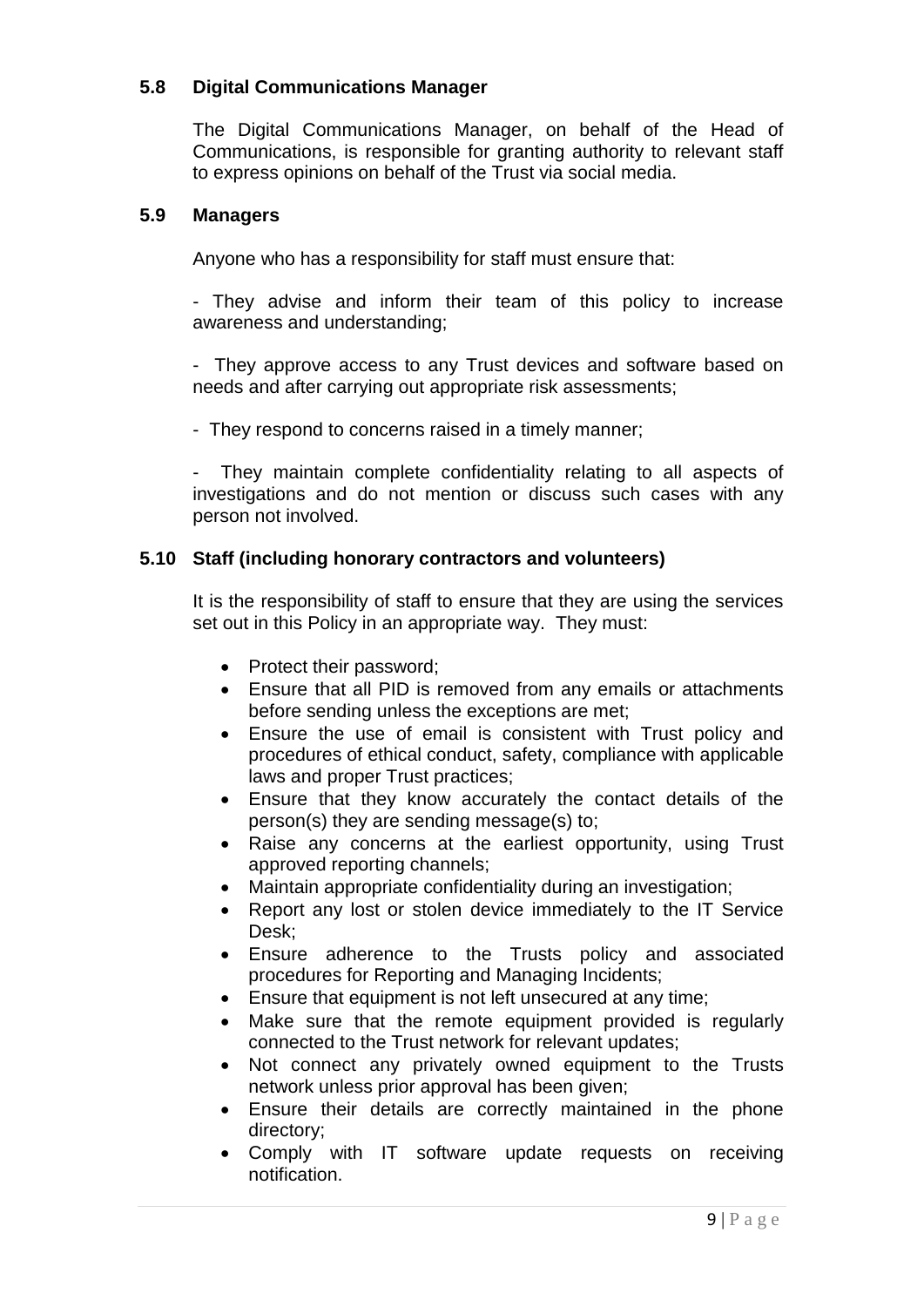- Save Trust data on the Trust network (not their local hard drive);
- With the exception of nhs.net accounts, staff are prohibited from using third party email systems to conduct Trust business, or to store or retain email on behalf of the Trust;

#### **6.0 POLICY DETAIL**

#### **6.1 Email**

Email is not a confidential means of communication. The Trust cannot guarantee that electronic communications will remain private. Electronic communications can, depending on the technology, be forwarded, intercepted, printed, and stored by others. Once an email is transmitted it may be altered. Deleting or recall an email from a Trust staff device will not eliminate it from the various systems across the Trust on which is has been transmitted. The burden of responsibility for the appropriate use of email lies with the sender of the message.

Trust email accounts must only be used for Trust business, save for the use of Trust email account for personal purposes within reasonable limits which is permitted, provided this does not interfere with the performance of a member of staffs duties. The sending of personal emails must be marked accordingly in the subject field.

The Trust SIRO has the final decision on deciding what constitutes inappropriate and/or excessive use.

All use of email must be consistent with Trust policies and procedures and in accordance with applicable laws and practice.

All emails, whether work based or personal, are the property of the Trust, not the member of Staff. However, the individual Staff member and the Trust will be held jointly liable for communications containing statements about an individual, group or organisation that are proven to be:

- Defamatory
- Blasphemous
- Sexually or racially offensive
- Breach the duty of confidence

Trust staff are prohibited from sending SPAM emails.

Trust staff must not send emails containing profanity as it is potentially offensive and these may be blocked by the Trust's IT system.

Email can be used as documentary evidence in disciplinary proceedings, harassment cases, complaints, libel and legal cases and may be subject to Freedom of Information Act and Subject Access requests.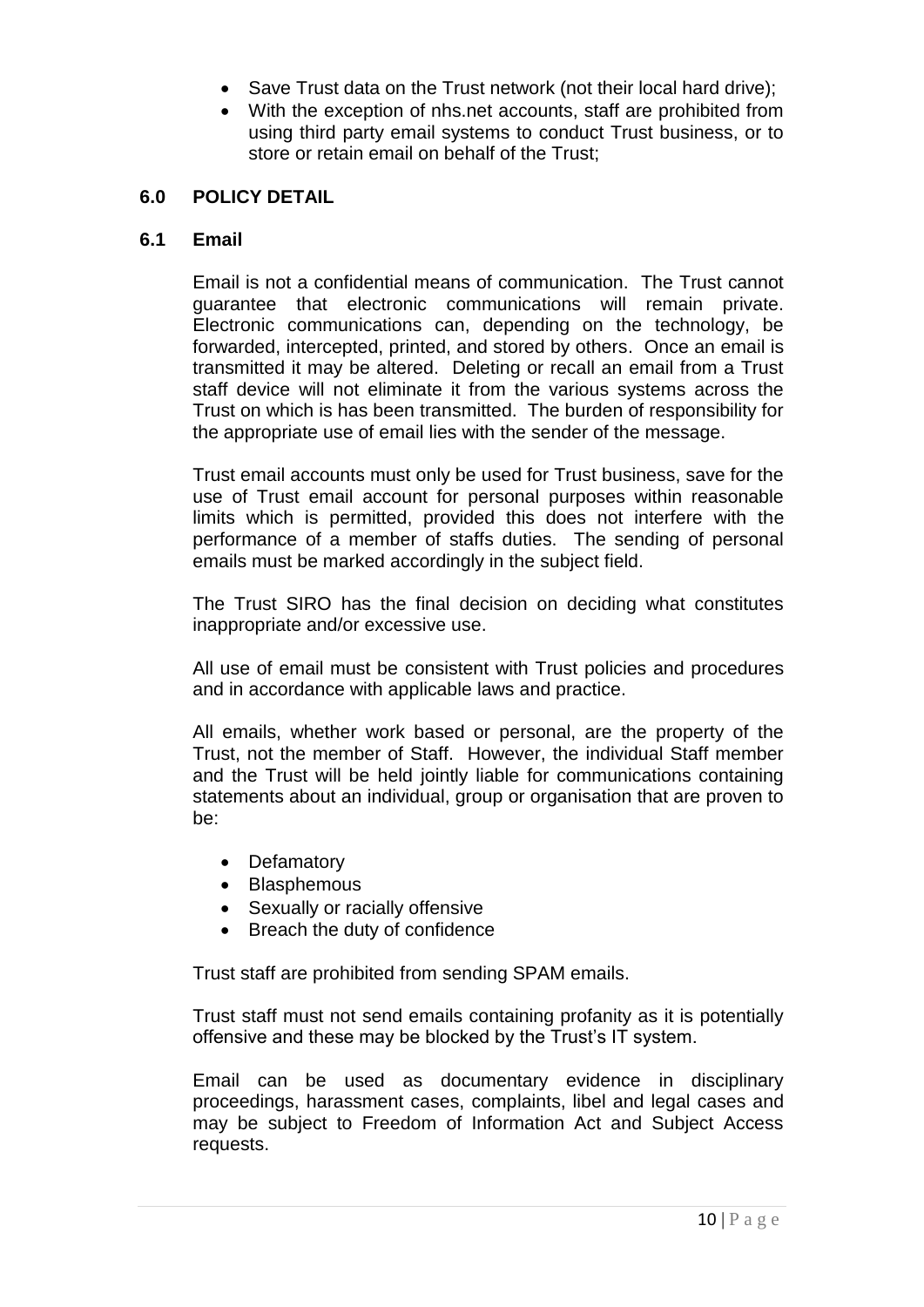Save for the exceptions outlined above, the sending of PID via email is prohibited. Trust staff must check that all PID is removed from any emails or attachments before sending. Trust commercially confidential information must be treated with equal security considerations as PID.

Trust staff are prohibited from using third party email systems such as Google, Yahoo, MSN Hotmail etc. to conduct Trust business, or to store or retain email on behalf of the Trust. Such communications must be conducted through proper channels using Trust approved systems unless the Information Governance Steering Group has approved an exemption.

Trust staff must ensure that they know the email address of the person(s) they are sending a message to and obtain confirmation of receipt of important messages. This is particularly important where messages are sent outside the Trust.

Staff are prohibited from automatically forward Trust email to a third party email system. Individual messages which are manually forwarded by the member of Trust staff must not contain PID or Trust confidential information.

Trust staff must not send email in a manner that deliberately attempts to bypass any system log in or audit functionality or attempt to disguise themselves/their sending address in order to misrepresent any aspect of communication.

Emails, including mailshots, must only be sent to a person or group of people who have an interest in the subject. The use of 'distribution lists' must be treated with caution, particularly if PID information is included in the content.

Third parties receiving an email may choose to treat it as a formal communication, as legally binding as if it had arrived on Trust headed paper. It is therefore essential that Trust staff do not make commitments in an email which exceed their authority or to enter into contracts outside the authority delegated to them by the Trust.

If Trust staff receive suspicious emails, these must be deleted unless the recipient is able to verify with the sender that the email is genuine.

Under no circumstances must Trust staff undertake any further action in relation to suspicious emails (such as opening the email clicking on any embedded links, or attachments, or forwarding it on).

The Trust reserves the right to suspend or remove access, temporarily or permanently, from any member of Trust staff suspected or convicted of misuse. Where a member of Trust staff is identified as potentially being in breach of this Policy, the Trusts IT Services Department may be instructed to suspend the email account of that individual, pending further investigation and/or action.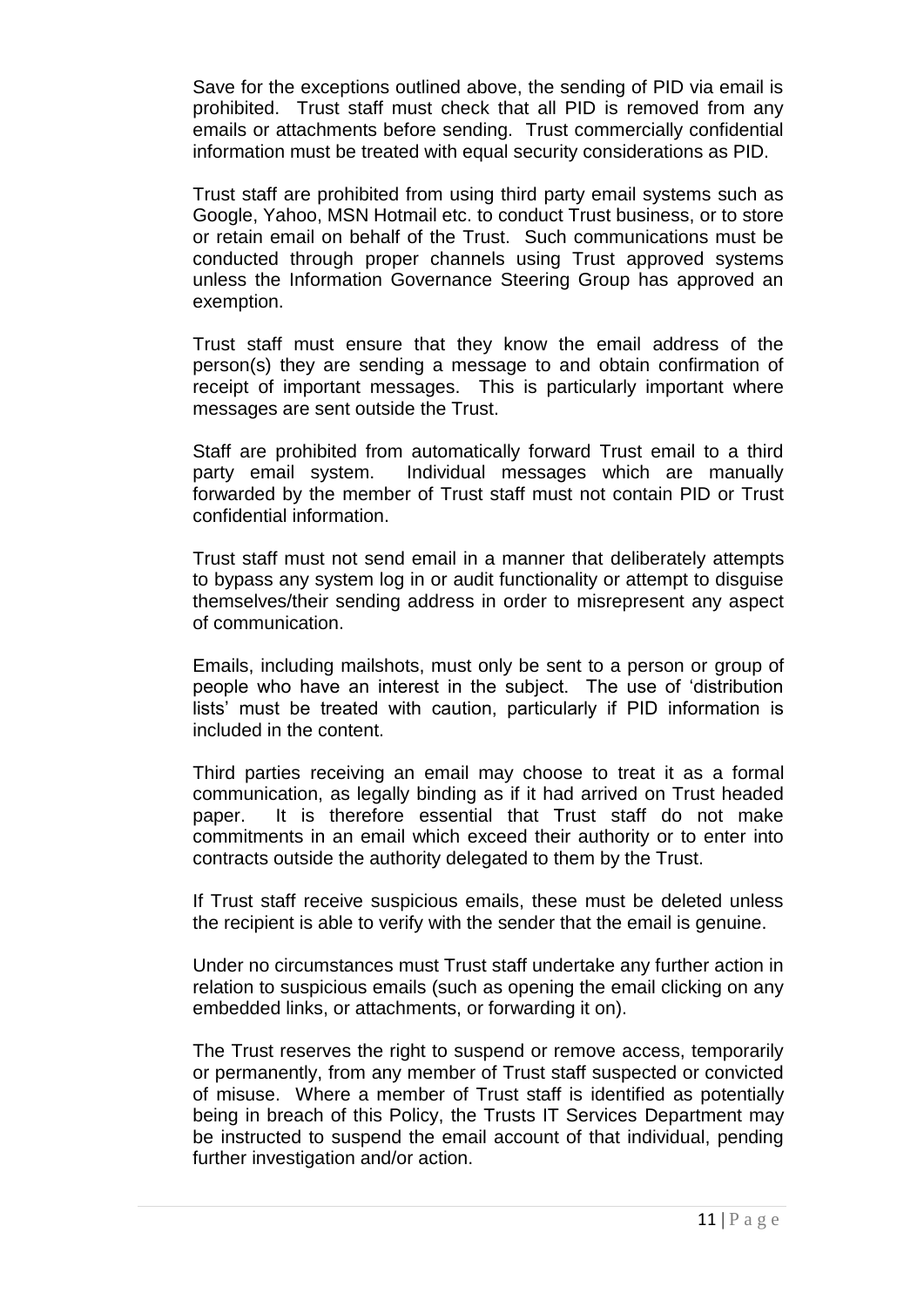#### **6.2 Internet**

The Trust recognises the benefits of the Internet, and electronic communications as valuable business communication tools, which must be used in a responsible, professional and lawful manner and in compliance with the Trust staff Code of Conduct. The Trust allows the use of these facilities provided patients and staff are protected from any adverse impacts caused by careless or inappropriate usage.

Undertaking illegal activities through the Trusts network is prohibited. Each Trust staff member accessing the network bears responsibility for, and consequences of, misuse of their access rights.

Trust material that is not already in the public domain must not be placed on any mailing list, public news group, or such service. If posting of such materials is necessary, it must be approved by the Communications Department.

Access to file downloads may be restricted as necessary by IT Services to ensure network and system security. IT Services may also limit access to content and in order to protect copyright. The Trust has the right to withdraw internet access from any member of staff and globally ban access to any site without warning.

The Trust recognises that social media is a platform which will allow it to interact with stakeholders in order to enhance its profile, provide information about the role and aims of the organisation, make professional and developmental contacts, and to gauge and understand the views of stakeholders such as patients. The Trust further recognises that social media platforms can benefit staff in building and maintaining professional relationships; establishing or accessing professional networks, seeking advice from forums, and accessing resources for professional development. However, Trust staff must ensure that confidentiality and the reputation of the business are protected at all times.

All staff must ensure that they remain vigilant of the difference between social and professional boundaries by:

- Not posting communication which may constitute threats of violence, bullying, intimidation or exploitation to other persons or property;

- Not share confidential information inappropriately;
- Not post pictures of patients, people receiving care, or staff;
- Not post inappropriate comments about patients;

- Not use social media to build or pursue relationships with patients or service users: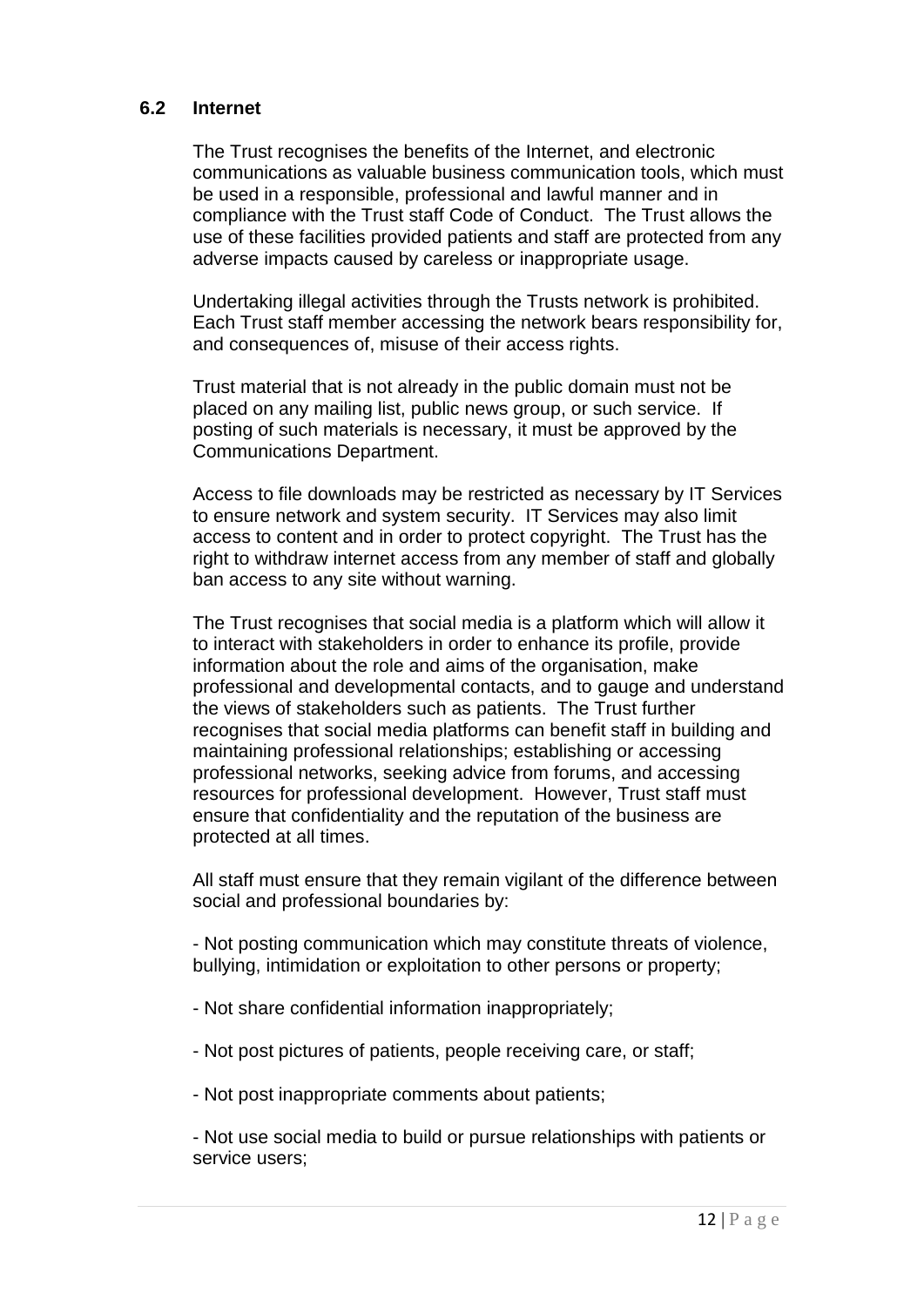- Not use social media to defame or disparage the Trust staff or any third party; to harass, bully, stalk or unlawfully discriminate against staff or third parties, to make false or misleading statements, or to impersonate colleagues or third parties;

- Not post communications which do not fall into the previous categories and which are reasonably considered as being grossly offensive, indecent or obscene;

- Avoid making any social media communications which could damage the Trust's business interests or reputation, even indirectly;

- Not express opinions on behalf of the Trust via social media, unless expressly authorised to do so by the Digital Communications Manager. Staff may be required to undergo training in order to obtain such authorisation.

- Not post comments about sensitive business-related topics, such as Trust performance, or do anything to jeopardise the Trust's trade secrets, confidential information and intellectual property;

- Not include the Trust logos or other trademarks, including photographs within which Trust premises are identifiable, in any social media posting or in their profile on any social media.

Personal use of social media is never permitted during working hours or by means of Trust computer, networks and other IT resources and communication systems.

#### **6.3 Remote/Mobile Working**

Remote and mobile working are both methods which allow Trust staff to conduct Trust business whilst being off site. Remote working is a method of accessing authorised network files and systems via a dedicated VPN connection, whilst mobile working includes any other work off site. Trust staff undertaking remote and/or mobile working will be restricted to the minimum services and functions necessary to carry out their duties.

Trust staff must ensure that equipment, when used to conduct Trust business, will not be left unsecured at any time. Trust staff are responsible for ensuring that unauthorised individuals are not able to see information or access systems.

VPN tokens must be secured at all times and protected from unauthorised access. Any incident must be reported immediately to the IT Service Desk and raised with the Risk and Compliance team in line with the Trusts Incident Reporting Policy and Procedure.

Use of any information or devices off site must be for authorised work purposes only. Authorisation is to be obtained from the Trust staff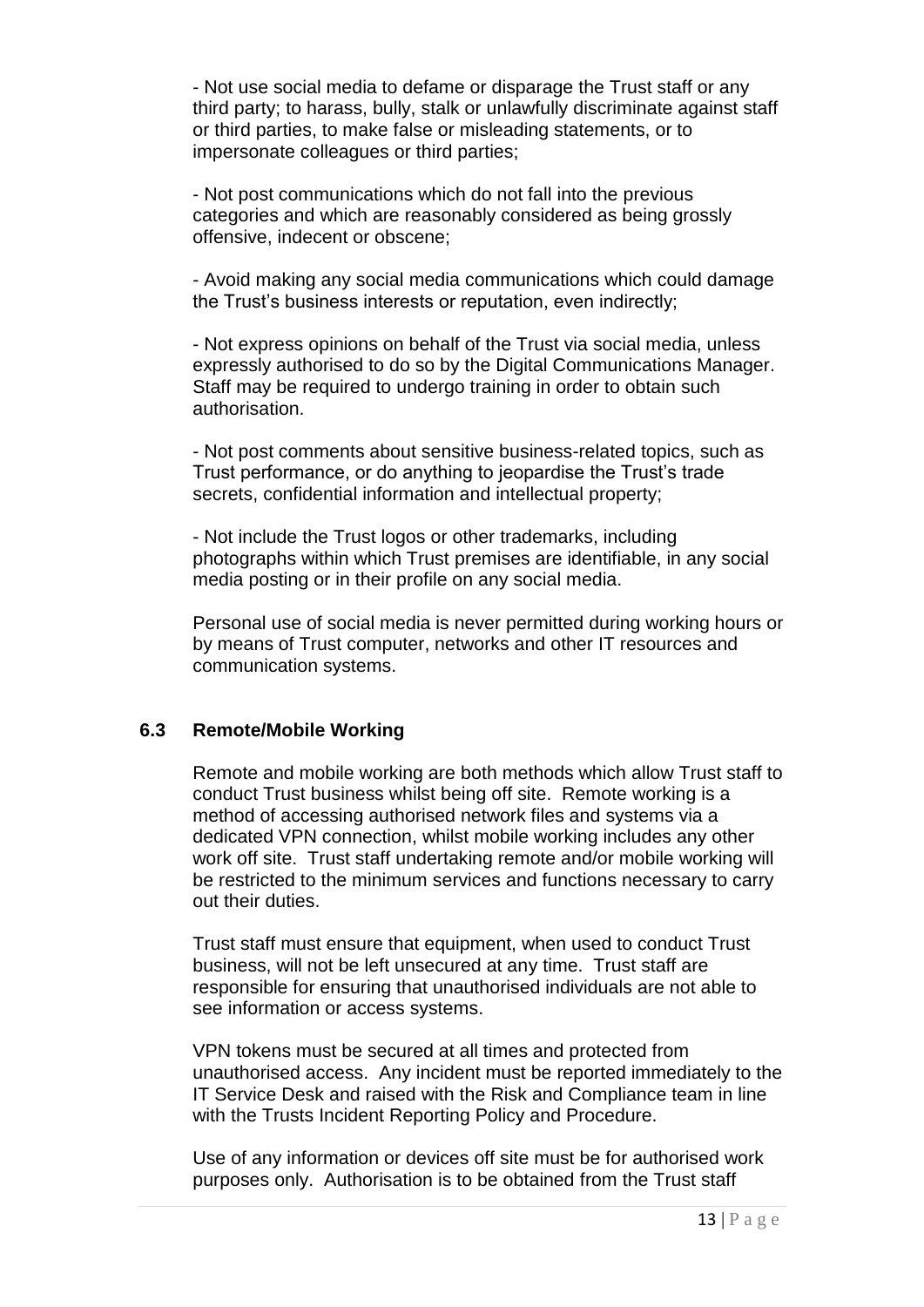member's line manager following a risk assessment.

If equipment is being used outside of its normal location and might be left unattended, the member of staff is responsible for securing it by other appropriate means.

Staff using mobile devices such as laptops are prevented from transferring confidential data as these do not have external device connectors installed.

Save for any exception approved by the Senior Information Risk Owner (SIRO) all Trust IT portable equipment (i.e. a laptop, smart phone or tablet device) must be encrypted with Trust approved software before any information is stored. Where Trust staff have been supplied with such equipment they are responsible for ensuring that it is regularly connected to the Trusts network for upgrade of anti-virus software. Before equipment is returned Trust staff must ensure any data is removed.

Trust staff are only permitted to connect non-standard devices to the network via secure method following consultation with IT Services and an approved risk assessment.

All confidential documentation, whether in paper or electronic format must be stored in a secure area when off site, and stored securely during transit.

All Trust management incidents involving the use of remote working facilities must be reported in accordance with the procedure for the reporting and management of incidents; including serious incidents requiring investigation.

Timely incident reporting is crucial to minimise the risk of data loss. All lost or stolen devices must be reported to the IT Service Desk. Where possible, the Trust will employ remote wipe technology to remotely disable and delete any data stored when these devices are reported lost or stolen.

Devices required for remote and mobile working are provided to Trust staff subject to management approval. Where these are issued, family members or other acquaintances must not be permitted access to the equipment or data.

Any device used for remote and mobile working must be connected via a secure network.

Whilst offsite if Trust staff decide to use any non-Trust devices for Trust business, under no circumstances must they save PID, confidential, or commercially sensitive information to these devices. Trust staff are responsible for ensuring that such devices have the relevant security configuration, including up to date anti-virus software.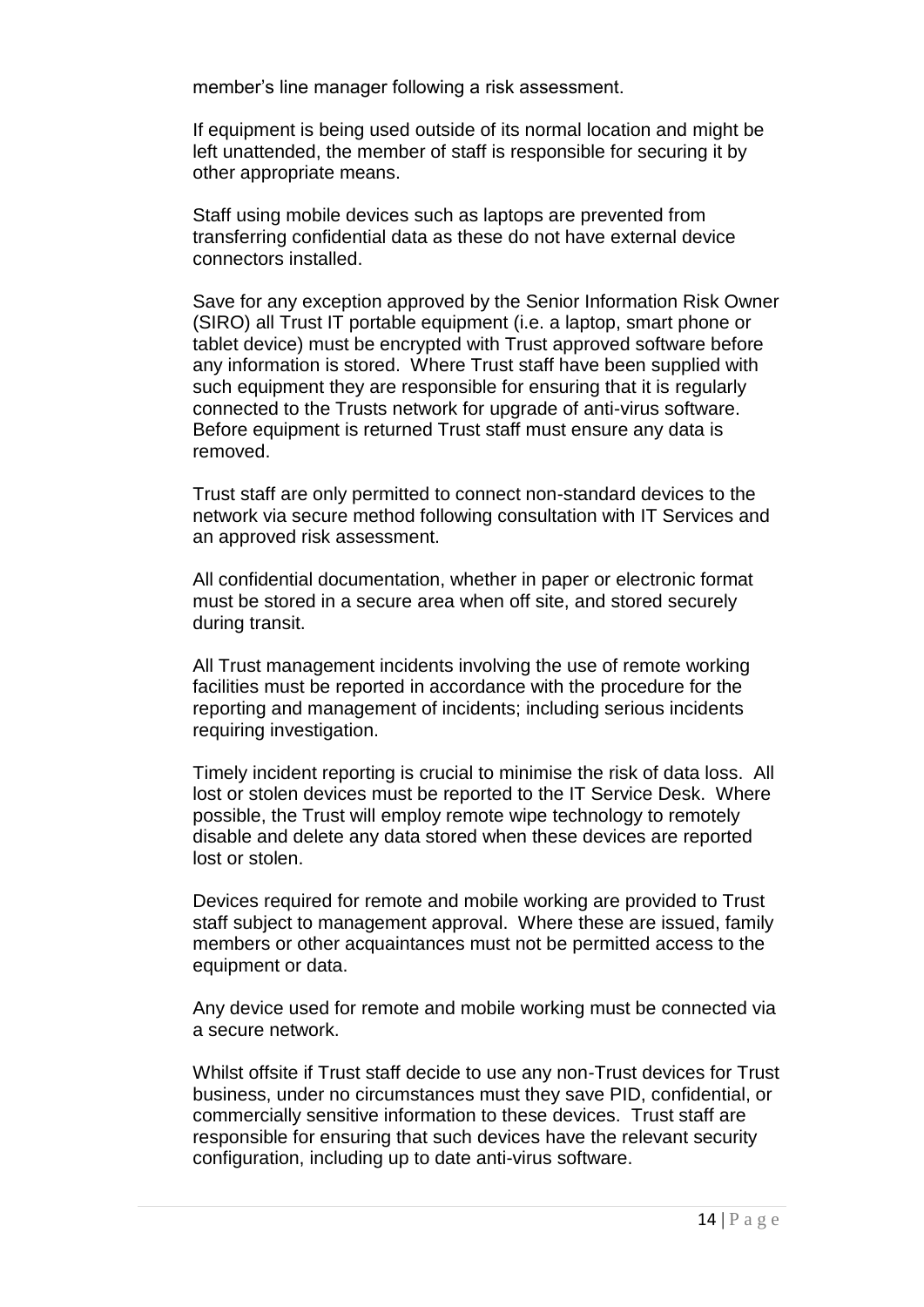#### **6.4 Devices**

Trust staff are responsible for their use of devices and connections and must take full responsibility for the security and protections of their devices and any information stored on the device. All assigned devices remain the property of the Trust and must be returned on termination of employment with the Trust or on the instruction of a manager. Returned devices will be wiped of any data by IT Services.

Trust staff must not connect any non-Trust data devices to the Trust network or computers.

Staff must not use the SIM card provided to them with any device other than the one issued with the SIM car without prior approval from IT Services.

Only Trust approved secure data devices or applications must be used for the transfer of PID, confidential, or commercially sensitive data between computer systems when transfer via the Trust network is not possible. This data must not be transferred onto non-approved devices or networks. Data devices must not be used for data storage.

If travelling abroad for Trust business, staff must notify their line manager and IT Services prior to travel to ensure services will be available and that appropriate tariffs are in place.

#### **6.5 Passwords**

All systems and devices will be password protected to prevent unauthorised use. Passwords must comply with the complexity requirements as set out in the Access Control Procedure. Passwords must be changed on a regular basis or when prompted to do so.

Passwords and Smartcards must not be shared. The unauthorised access of passwords and/or smartcards must be reported immediately to the IT Service Desk and an incident must be raised with the Risk and Compliance team in line with the Trusts Incident Reporting Policy/Procedure.

If a member of Trust staff believes, or suspects, that another person is aware of their password, this must be changed immediately and IT Services informed. Trust staff must not attempt to remove or bypass the password protection.

Trust staff must not add additional password or security measures to any PC or files without first consulting with IT Services.

Trust staff must not leave any device unattended without activating password protections (either by logging out, activating a password protected screensaver or locking the device). Trust staff who discover an unattended device where a previous member of Trust staff has left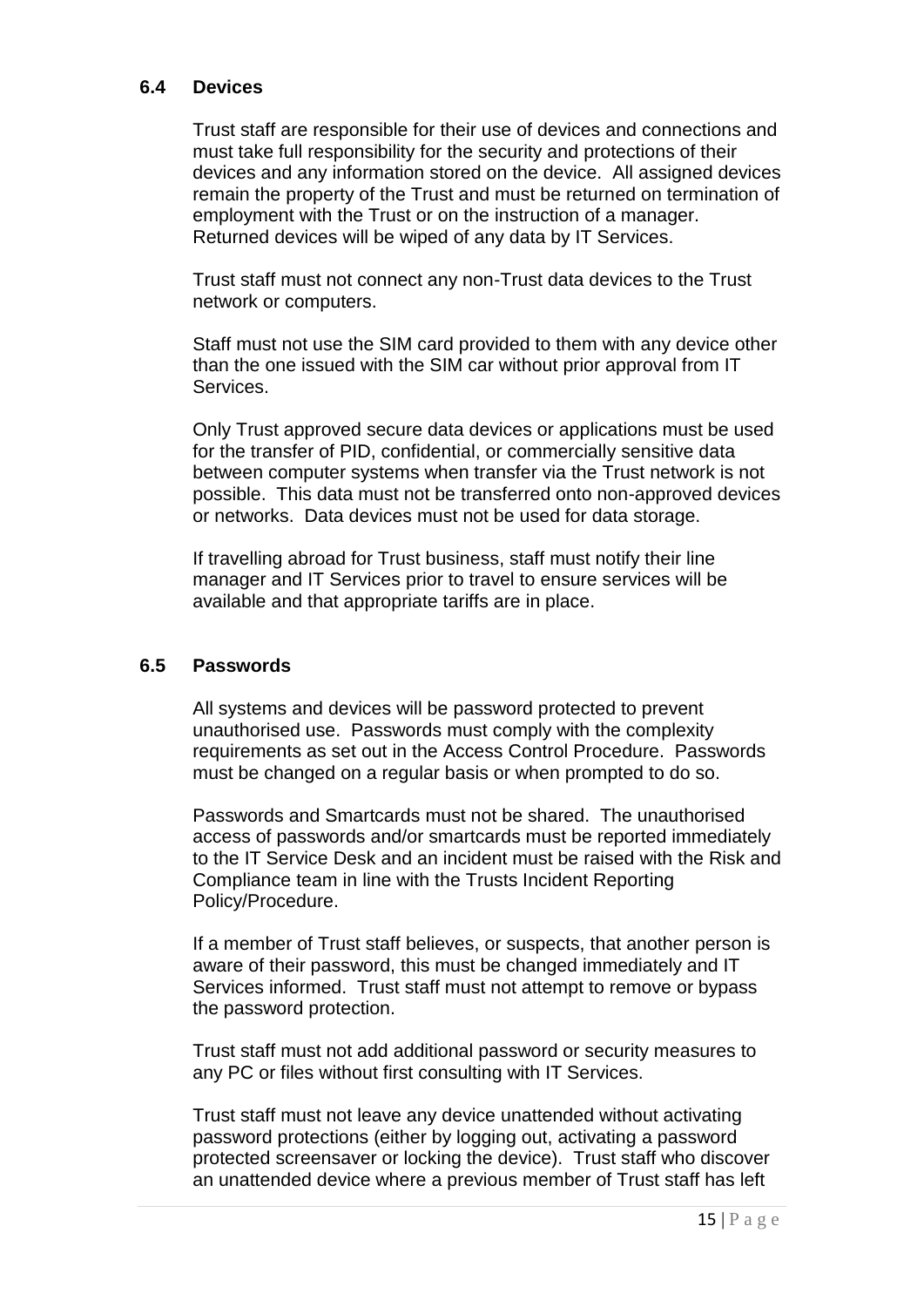their access open, must log out from the session or lock it before commencing their own session. Upon discovering an unattended and unlocked device, the member of Trust staff discovering the breach must follow the Procedure for Reporting and Management of Incidents; including serious incidents requiring investigation. If the breach involves PID, the Information Governance Department must be informed immediately.

Any actions undertaken using another Trust staff's user identity will be assumed to be those of the account owner.

#### **6.6 Software**

Trust provided software is only for the purposes of conducting Trust business and bound by the vendor's licence agreements. All business software on a device must either be provided and installed by IT Services or approved for download by the Trust. Under no circumstances must unapproved software be installed.

Trust staff must comply with any requests from IT to update software to ensure device security within 24hours of receiving a notification.

Any Trust staff being aware of, or suspecting, a security breach must immediately alert IT Services who will initiate investigative procedures.

#### **6.7 Copyright**

All staff must be aware of copyright protection when distributing articles or other third party original work by email, or by posting it on the internet. This includes any form of media licenced solely for use by the Trust for Trust business.

Copyright protection is afforded as soon as any of the following is created:

- original literary, dramatic, musical and artistic work including illustration and photography;

- original non-literary written work, e.g. software, web content and databases;

- sound and music recordings;
- film and television recordings;
- broadcasts;
- the layout of published editions of written, dramatic and musical works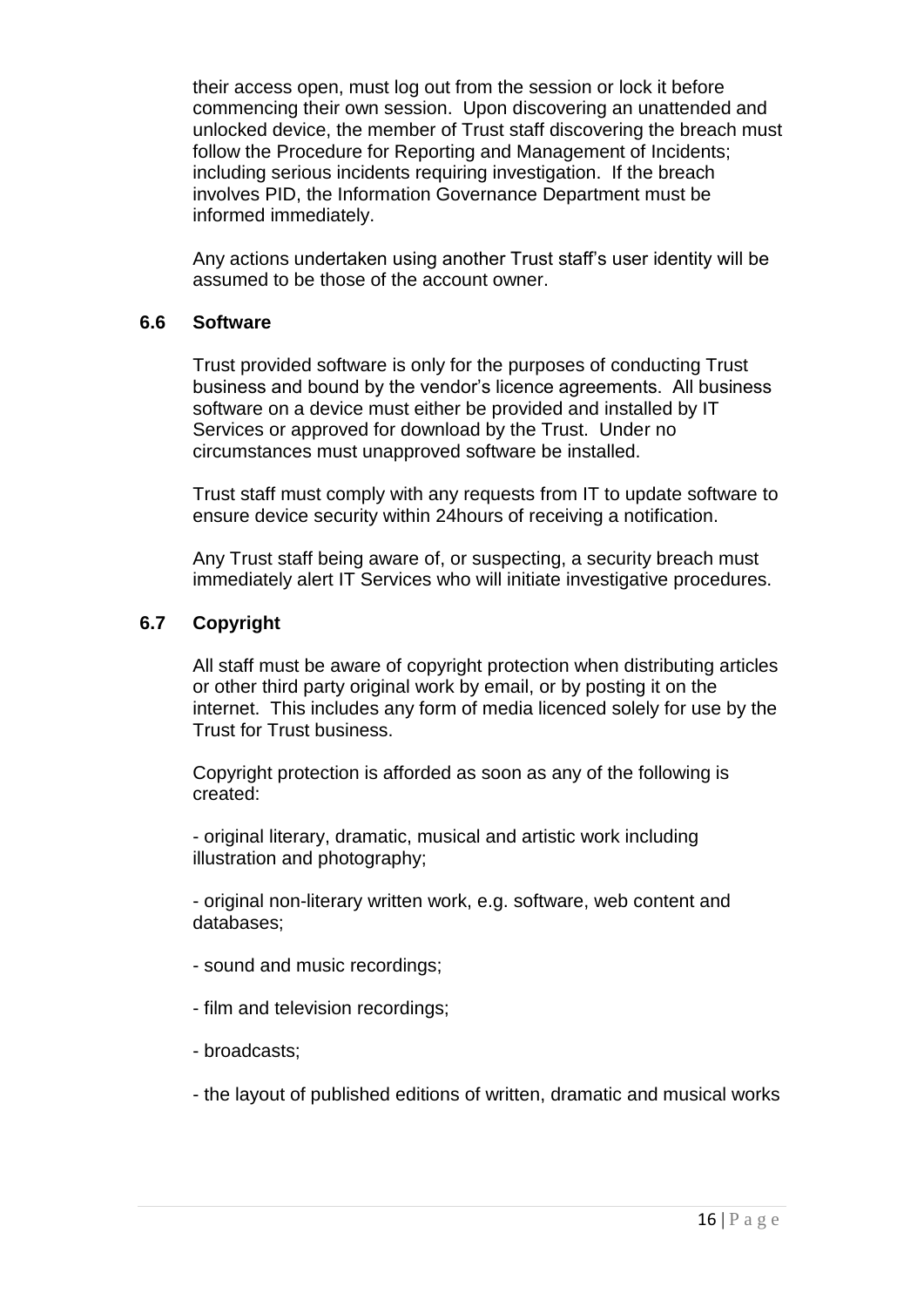#### **6.8 Equipment**

Occasionally, suppliers may want to provide the Trust with free or new leased IT equipment. Staff must ensure they obtain appropriate authorisation first before accepting such offers and consult with IT Services. Further guidance can be found in the Trusts policies and procedures.

Trust staff must contact IT Services if they wish to move or dispose of IT equipment, including donated and leased equipment.

#### **6.9 Printing/Faxing**

The Trust is taking steps to actively remove all faxes from use. For those that have no alternative, printing or faxing PID must only be undertaken as an absolute necessity. Staff must further take responsibility in ensuring that information is collected from the equipment immediately and destroyed in line with Trust policy.

For further information on how to send information securely please refer to the Trusts Safe Haven Policy available via the Intranet.

#### **7.0 IMPACT ASSESSMENT**

An equality impact assessment has been completed with regard to this policy and has not demonstrated any areas of impact or concern.

#### **8.0 LINKS TO OTHER POLICIES**

See Page 2 of this Policy.

#### **9.0 LINKS TO EXTERNAL STANDARDS**

See Page 2 of this Policy

#### **10.0 MONITORING, CONTROL AND AUDIT**

| <b>Monitoring Process</b>  | Requirements                                 |  |  |
|----------------------------|----------------------------------------------|--|--|
| Who                        | Corporate Governance Manager & IT            |  |  |
|                            | <b>Business Manager</b>                      |  |  |
| <b>Standards Monitored</b> | Information security<br>events<br>and        |  |  |
|                            | suspected near misses.                       |  |  |
|                            | Appropriate use of IT Systems and            |  |  |
|                            | access.                                      |  |  |
| When                       | Quarterly                                    |  |  |
| How                        | Audits, Review and analysis of incidents     |  |  |
| Presented to               | Information Governance Steering Group        |  |  |
|                            | & IOA                                        |  |  |
| Monitored by               | <b>Information Governance Steering Group</b> |  |  |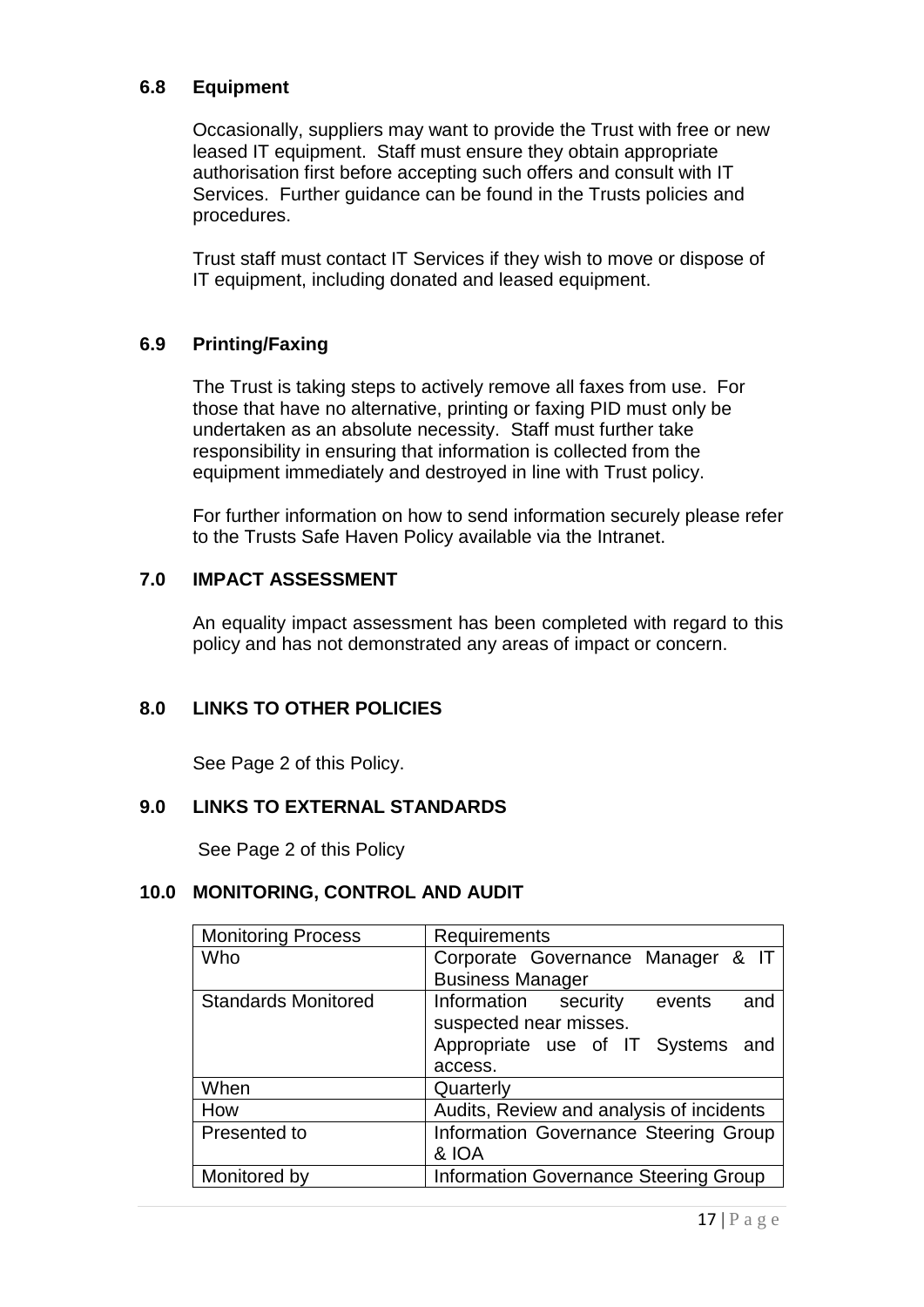| Completion/Exception | Quality & Safety Executive |
|----------------------|----------------------------|
| reported to          |                            |

## **11.0 BEST PRACTICE, EVIDENCE AND REFERENCES**

[Network & Information Systems Directive 2017](https://www.gov.uk/government/consultations/consultation-on-the-security-of-network-and-information-systems-directive) [Data Protection Act 1998](http://www.legislation.gov.uk/all?title=data%20protection) [General Data Protection Regulations 2017](https://www.gov.uk/government/uploads/system/uploads/attachment_data/file/635900/2017-08-07_DP_Bill_-_Statement_of_Intent.pdf) [Computer Misuse Act 1990](http://www.legislation.gov.uk/ukpga/1990/18/contents) [Investigatory Powers Act 2016](http://www.legislation.gov.uk/ukpga/2016/25/contents) [Data Retention & Investigatory Powers Act 2014](http://www.legislation.gov.uk/ukpga/2014/27/contents) [National Data Guardian for Health & Care](https://www.gov.uk/government/uploads/system/uploads/attachment_data/file/535024/data-security-review.PDF) [Review of Data Security, Consent & Opt-Outs](https://www.gov.uk/government/uploads/system/uploads/attachment_data/file/535024/data-security-review.PDF) **IT Security Policy** Safe Haven Policy RA Policy Information Security & Access Control Policy Anti-Virus & Malware User Guides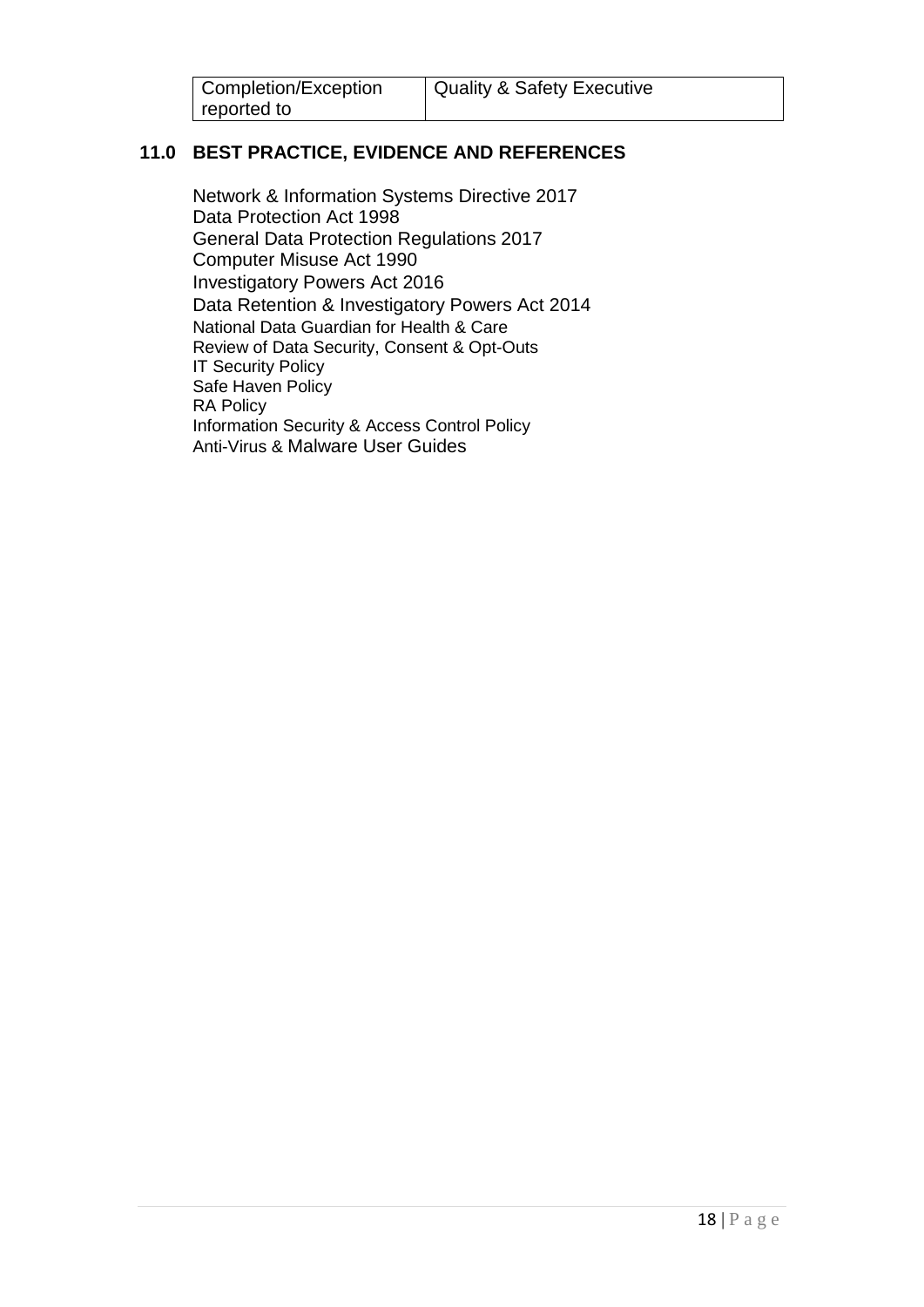#### **Appendix 1: Acceptable Use – User Guide**

#### **General**

Information technology resources, such as PCs, laptops, Smart Phones and Tablet devices offer new and exciting ways of working and engaging with our colleagues and patients. However, we must also be aware that improper use can impact us, our colleagues, patients, the reputation of the NHS and the public purse. You will only be given access to systems and information that you require to carry out your work. Accessing or attempting to gain access to systems or information for which you have no 'Need to Know' or 'Need to Use', could be deemed a disciplinary offence.

In line with your organisational policies as well as legal and statutory requirements, you must always ensure that you adequately protect the confidentiality and integrity of any system or information you have been authorised access to. This includes protection against access by unauthorised persons.

Further guidance can be gained from your local Security Team and your Line Manager.

#### **Protection of Systems**

You should avoid eating or drinking in the vicinity of any IT equipment. Spilling drinks or food on to keyboards, monitors or other IT equipment could cause serious damage. You should avoid exposing IT equipment to anything that may damage or prevent normal operation, such as: sudden impacts, excessive change in temperatures or humidity.

Only authorised IT support personnel are allowed to open or move IT equipment or reconfigure or change system settings. You could cause serious damage if you attempt this yourself.

When left unattended, even for a short period, you should ensure that you lock your terminal/workstation/laptop/mobile device (using the Ctrl-Alt-Delete function or other applicable method). If left unattended in semi-controlled areas such as conference centres or customer offices or in the office overnight, laptops must be locked to a fixed point using a physical lock available from IT support.

You must ensure that you never leave portable equipment unattended in airport lounges, hotel lobbies and similar areas as these areas are insecure. Although it should be avoided, if you have to leave portable equipment in parked cars, you must ensure it is completely invisible from outside the vehicle and protected from extreme temperatures. When traveling by air, you must ensure that Portable equipment is carried as hand or cabin luggage at all times and not checked in to the hold.

If you are issued a Laptop or mobile devices it should only be used by you and not shared with or used by anyone else, including your work colleagues.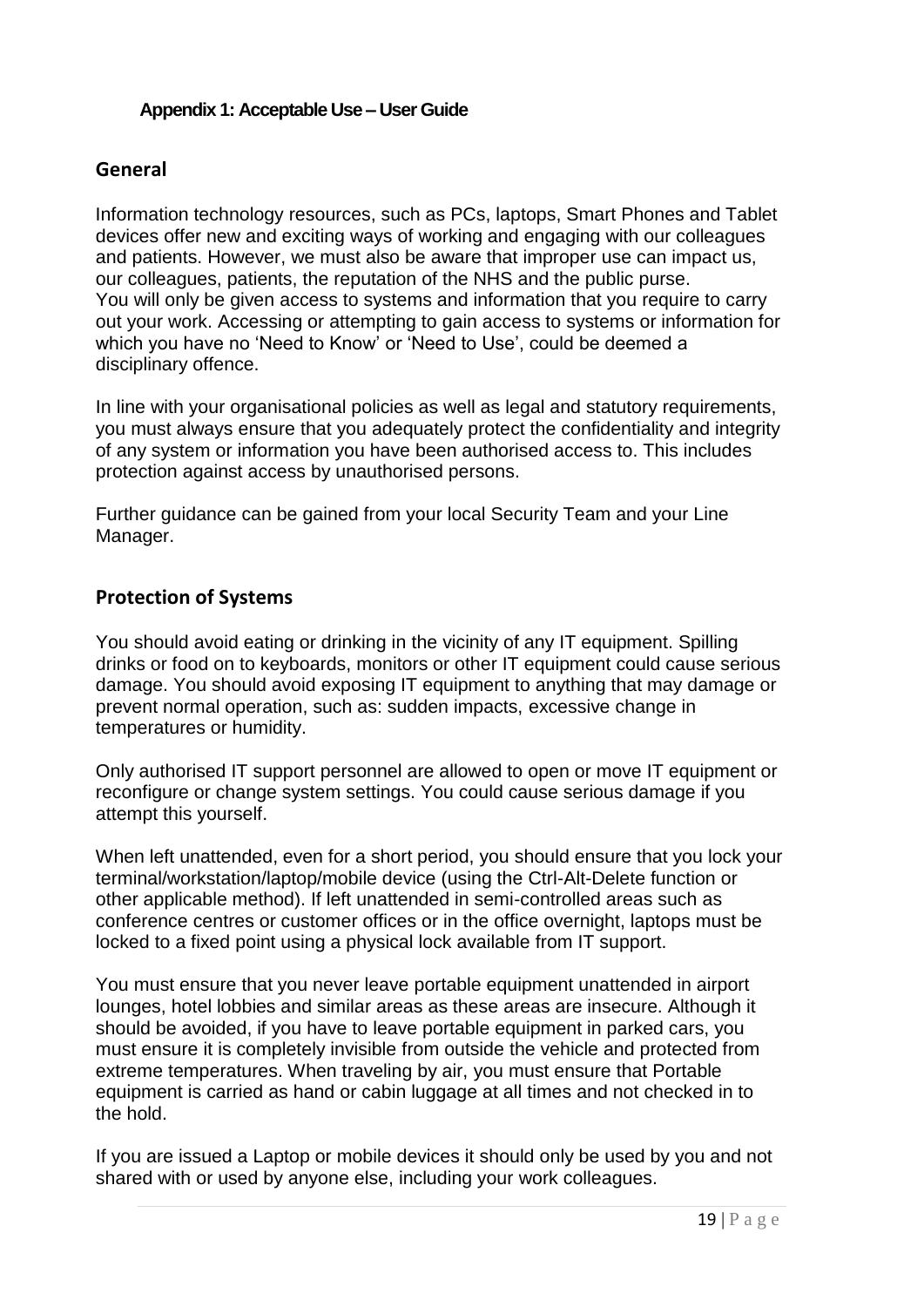Do not connect privately owned or non NHS devices or use such devices with your NHS IT equipment or install unapproved or privately owned software on NHS IT equipment.

You must ensure that any device lost or stolen is reported immediately to your local Security Team.

## **Internet Acceptable Use**

Internet access via the NHS infrastructure is provided for business purposes to simplify everyday tasks. Limited private use, such as access to web banking, public web services and phone web directories is accepted but excessive personal use of the Internet during working hours should be avoided.

You should not use NHS systems to access the Internet or use your NHS e-mail address for private business activities (such as eBay or auction sites), downloading software, images, music and videos or for personal financial advantage or for private social media and discussion forums.

## **Work Email Acceptable Use**

Email services are provided to you for business purposes. Limited private use for the purpose of simplifying everyday tasks is accepted but private emails should be distributed via web based email services. Private emails should be stored in a separate folder named '*Private e-mail box*'. If retrieval of business emails is required (due to sick leave etc.) this folder will not be subject to inspection. Private emails should be deleted as soon as possible in order to limit storage requirements for non-business information.

You should not use external, web-based e-mail services (e.g. hotmail.com) for official or NHS business communications and purposes.

You must not distribute content that might be considered discriminatory, offensive, derogatory, abusive, indecent, pornographic or obscene, distribute statements of a political or religious or of a personal nature or engage in any illegal activities via email.

#### **Misuse of Information Systems**

The use of NHS information or systems for malicious purposes or other than they were intended for could be deemed a disciplinary offence. This includes but is not limited to:

- Attempts to access external or internal systems you are not authorised for.
- Making discriminatory (on the grounds of sex, political, religious or sexual preferences or orientation), or derogatory remarks or accessing such material; this includes but is not limited to sending offending material as embedded or attached information in e-mails or other electronic communication systems.
- Acquiring or sending pornographic or material identified as offensive or criminal.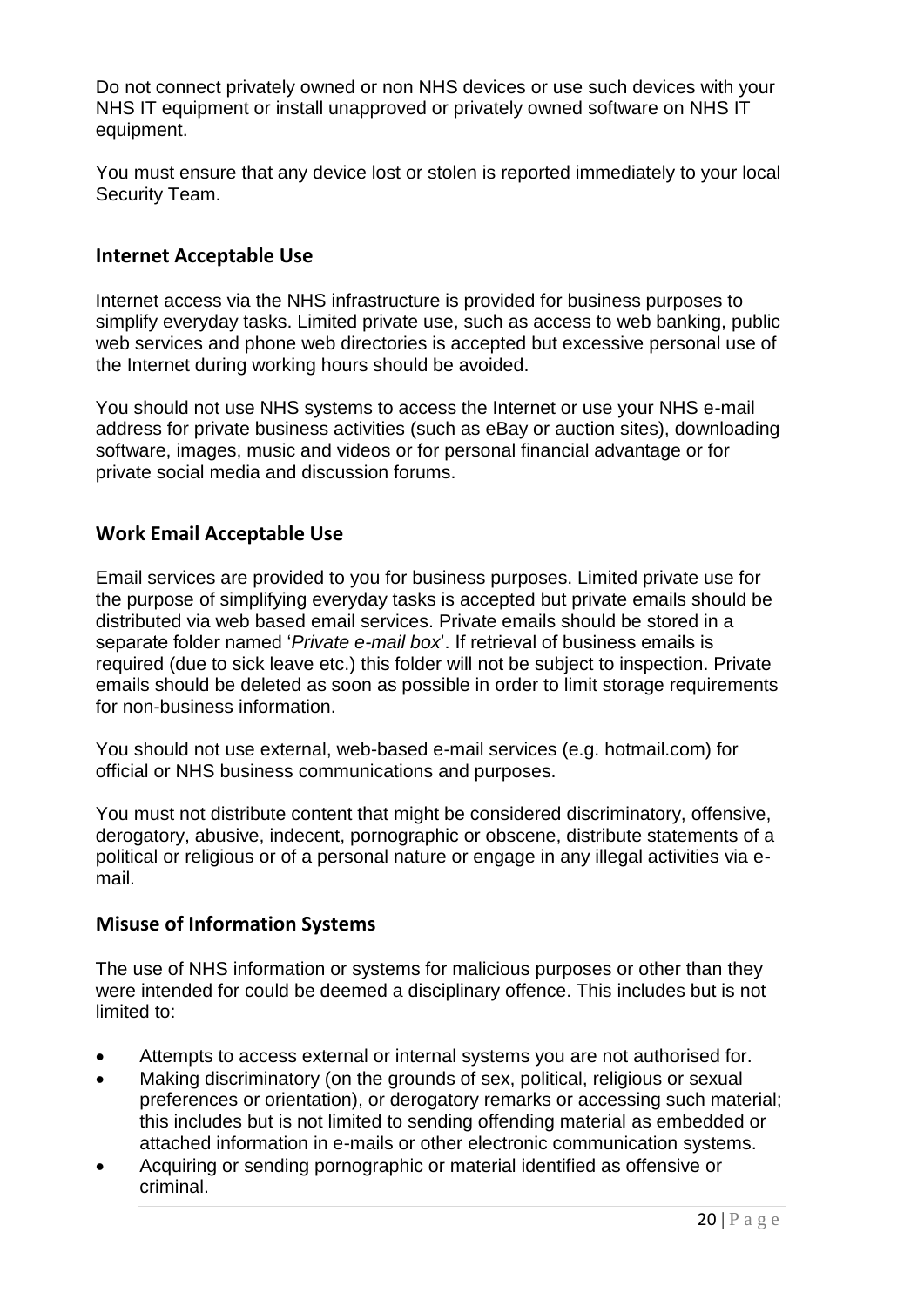- Violating copyright or intellectual property rights, including use of obviously copyright-violated software.
- Accessing or attempting to access medical or confidential information without a legitimate purpose and prior authorisation.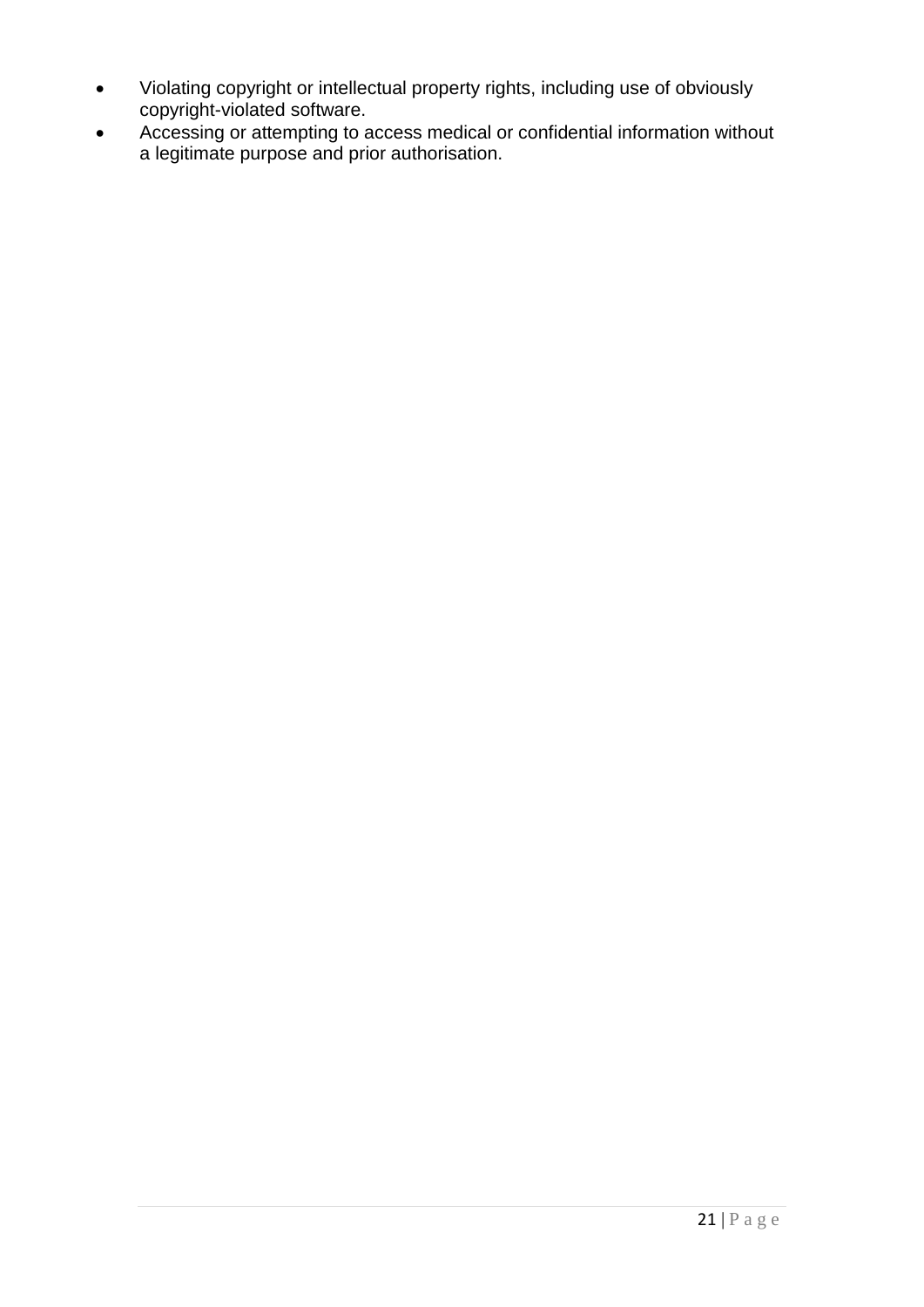## **Appendix 2: Checklist for the Review and Approval of Procedural Documents**

To be completed and attached to any procedural document that requires ratification

|    | Title of document being reviewed:                                                                | Yes/No | <b>Comments</b>                            |
|----|--------------------------------------------------------------------------------------------------|--------|--------------------------------------------|
| 1. | <b>Title</b>                                                                                     |        |                                            |
|    | Is the title clear and unambiguous? It<br>should not start with the word policy.                 | Yes    | Used NHSD template for this                |
|    | Is it clear whether the document is a<br>guideline, policy, protocol or standard?                | Yes    |                                            |
| 2. | <b>Rationale</b>                                                                                 |        |                                            |
|    | Are reasons for development of the<br>document stated? This should be in the<br>purpose section. | Yes    |                                            |
| 3. | <b>Development Process</b>                                                                       |        |                                            |
|    | Does the policy adhere to the Trust policy<br>format?                                            | Yes    |                                            |
|    | Is the method described in brief? This<br>should be in the introduction or purpose.              | Yes    |                                            |
|    | Are people involved in the development<br>identified?                                            | Yes    |                                            |
|    | Do you feel a reasonable attempt has been<br>made to ensure relevant expertise has<br>been used? | Yes    |                                            |
|    | Is there evidence of consultation with<br>stakeholders and users?                                | Yes    | There will be as per PPG/DQT process       |
| 4. | <b>Content</b>                                                                                   |        |                                            |
|    | Is the objective of the document clear?                                                          | Yes    |                                            |
|    | Is the target population clear and<br>unambiguous?                                               | Yes    |                                            |
|    | Are the intended outcomes described?                                                             | Yes    |                                            |
|    | Are the statements clear and<br>unambiguous?                                                     | Yes    |                                            |
|    | Are all terms clearly explained/defined?                                                         | Yes    |                                            |
| 5. | <b>Evidence Base</b>                                                                             |        |                                            |
|    | Is the type of evidence to support the<br>document identified explicitly?                        | N/A    |                                            |
|    | Are key references cited?                                                                        | Yes    |                                            |
|    | Are the references cited in full?                                                                | No     | UK legislation & WHT policies              |
|    | Are supporting documents referenced?                                                             | Yes    | Listed in supporting documentation section |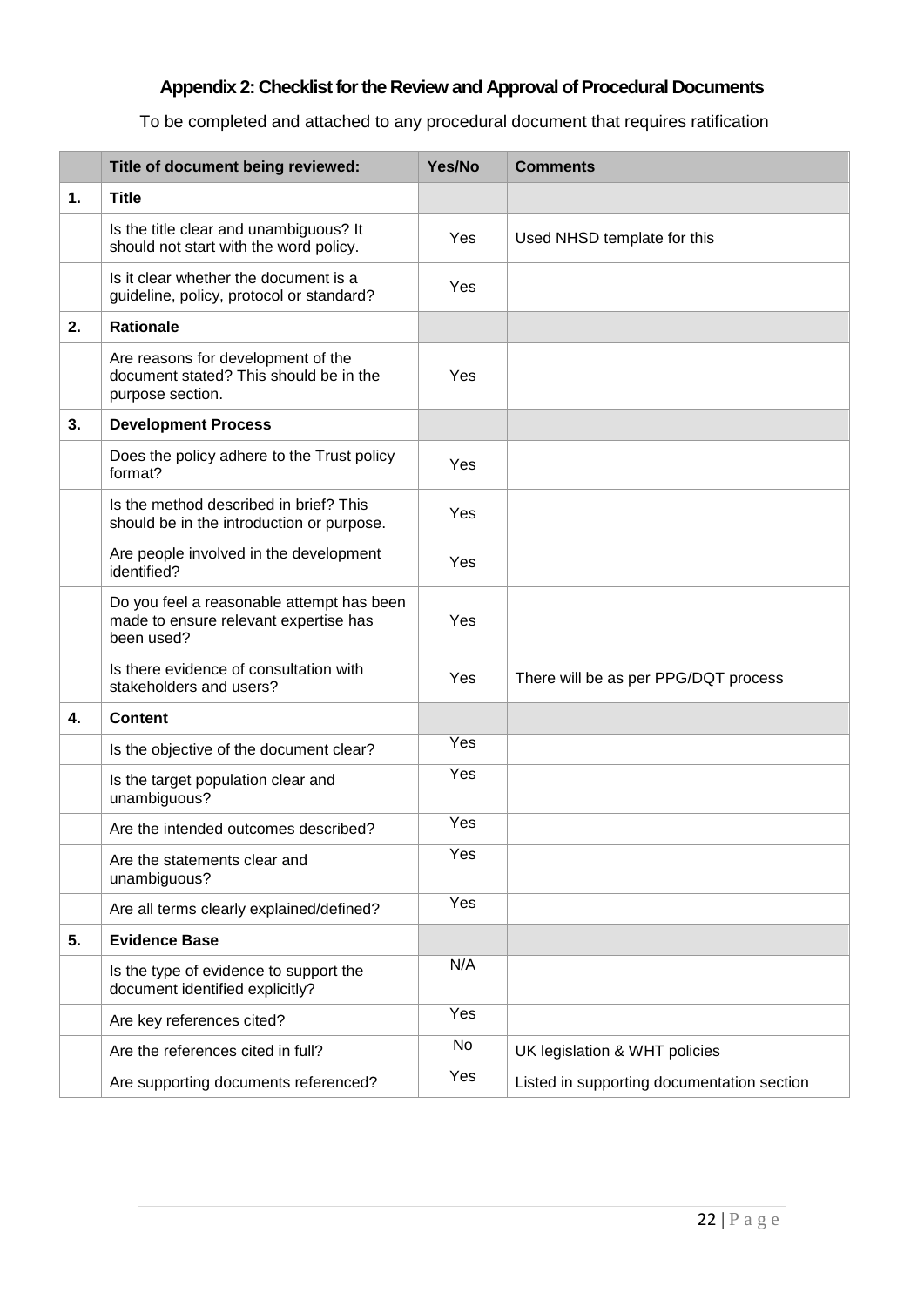| 6.  | Approval                                                                                                                           |     |                                                                               |
|-----|------------------------------------------------------------------------------------------------------------------------------------|-----|-------------------------------------------------------------------------------|
|     | Does the document identify which<br>committee/group will approve it?                                                               | Yes |                                                                               |
|     | If appropriate have the joint Human<br>Resources/staff side committee (or<br>equivalent) approved the document?                    | Yes | Workforce Development & Information<br>Systems Manager has seen initial draft |
|     | For Trust wide policies has the appropriate<br>Executive lead approved the policy?                                                 |     |                                                                               |
| 7.  | <b>Dissemination and Implementation</b>                                                                                            |     |                                                                               |
|     | Is there an outline/plan to identify how this<br>will be done?                                                                     | Yes | As per all Trust-wide policies                                                |
|     | Does the plan include the necessary<br>training/support to ensure compliance?                                                      |     |                                                                               |
| 8.  | <b>Document Control</b>                                                                                                            |     |                                                                               |
|     | Does the document identify where it will be<br>held?                                                                               | Yes |                                                                               |
|     | Have archiving arrangements for<br>superseded documents been addressed?                                                            | Yes |                                                                               |
| 9.  | <b>Process to Monitor Compliance and</b><br><b>Effectiveness</b>                                                                   |     |                                                                               |
|     | Are there measurable standards or KPIs to<br>support the monitoring of compliance with<br>and effectiveness of the document?       | Yes |                                                                               |
|     | Is there a plan to review or audit<br>compliance with the document?                                                                | Yes |                                                                               |
| 10. | <b>Review Date</b>                                                                                                                 |     |                                                                               |
|     | Is the review date identified?                                                                                                     | Yes |                                                                               |
|     | Is the frequency of review identified? If so<br>is it acceptable?                                                                  | Yes |                                                                               |
| 11. | <b>Overall Responsibility for the Document</b>                                                                                     |     |                                                                               |
|     | Is it clear who will be responsible for co-<br>ordinating the dissemination,<br>implementation and review of the<br>documentation? | Yes |                                                                               |

#### **Reviewer**

If you are assured that the correct procedure has been followed for the consultation of this policy, sign and date it and forward to the Compliance and Risk Department for ratification.

| Name      | Date                     |  |
|-----------|--------------------------|--|
| Signature | Approving<br>Committee/s |  |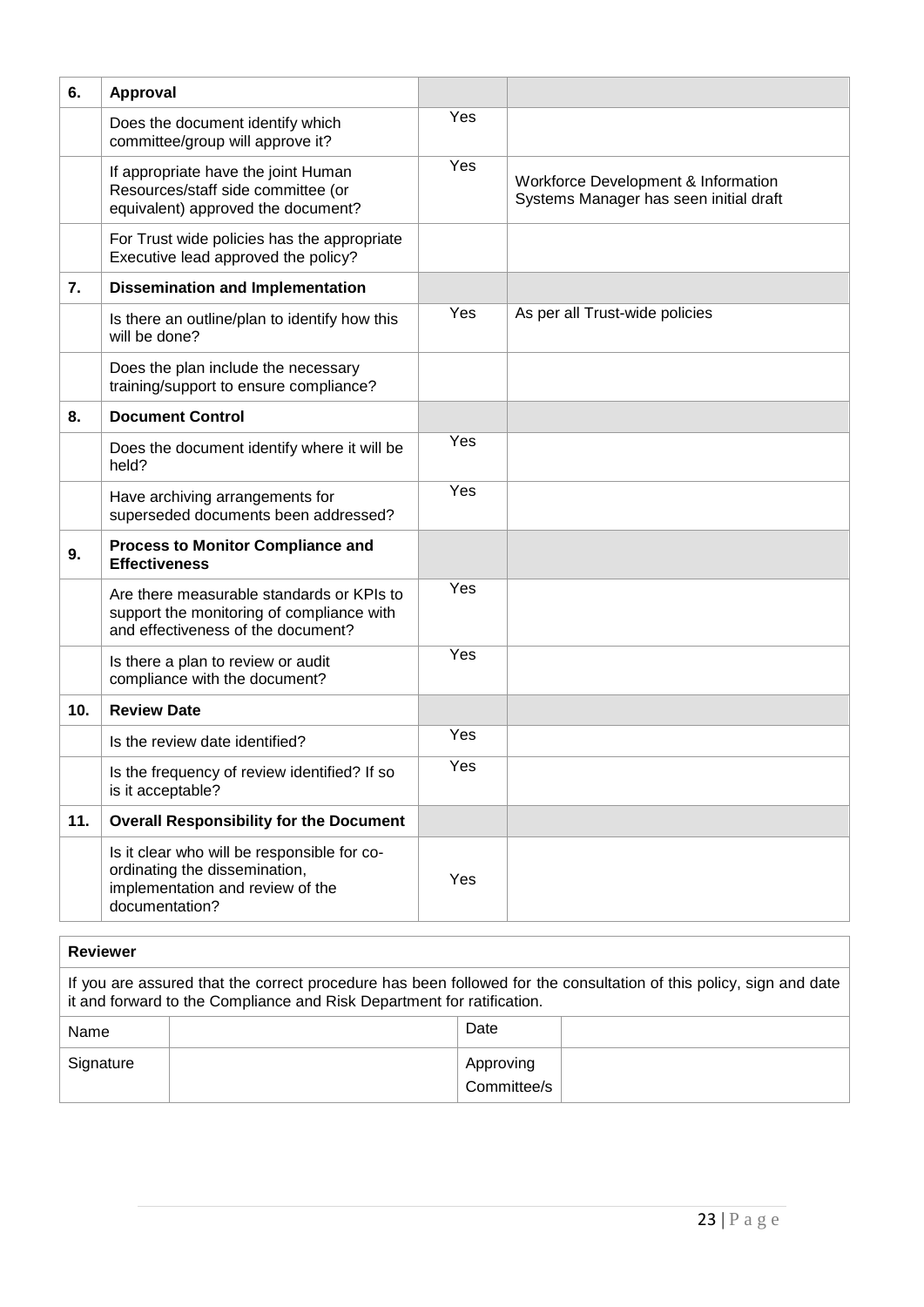| Lead Manager (Local Policies) / Director (Trust Wide Policies)                                                                                                                               |                          |  |  |  |
|----------------------------------------------------------------------------------------------------------------------------------------------------------------------------------------------|--------------------------|--|--|--|
| If you are assured that the correct procedure has been followed for the consultation of this policy, sign and date<br>it and forward to the Compliance and Risk Department for ratification. |                          |  |  |  |
| Name                                                                                                                                                                                         | Date                     |  |  |  |
| Signature                                                                                                                                                                                    | Approving<br>Committee/s |  |  |  |
| <b>Ratification Committee Approval</b>                                                                                                                                                       |                          |  |  |  |
| Quality Board minute number:<br>PPG minute number:<br><b>TMB minute number:</b>                                                                                                              |                          |  |  |  |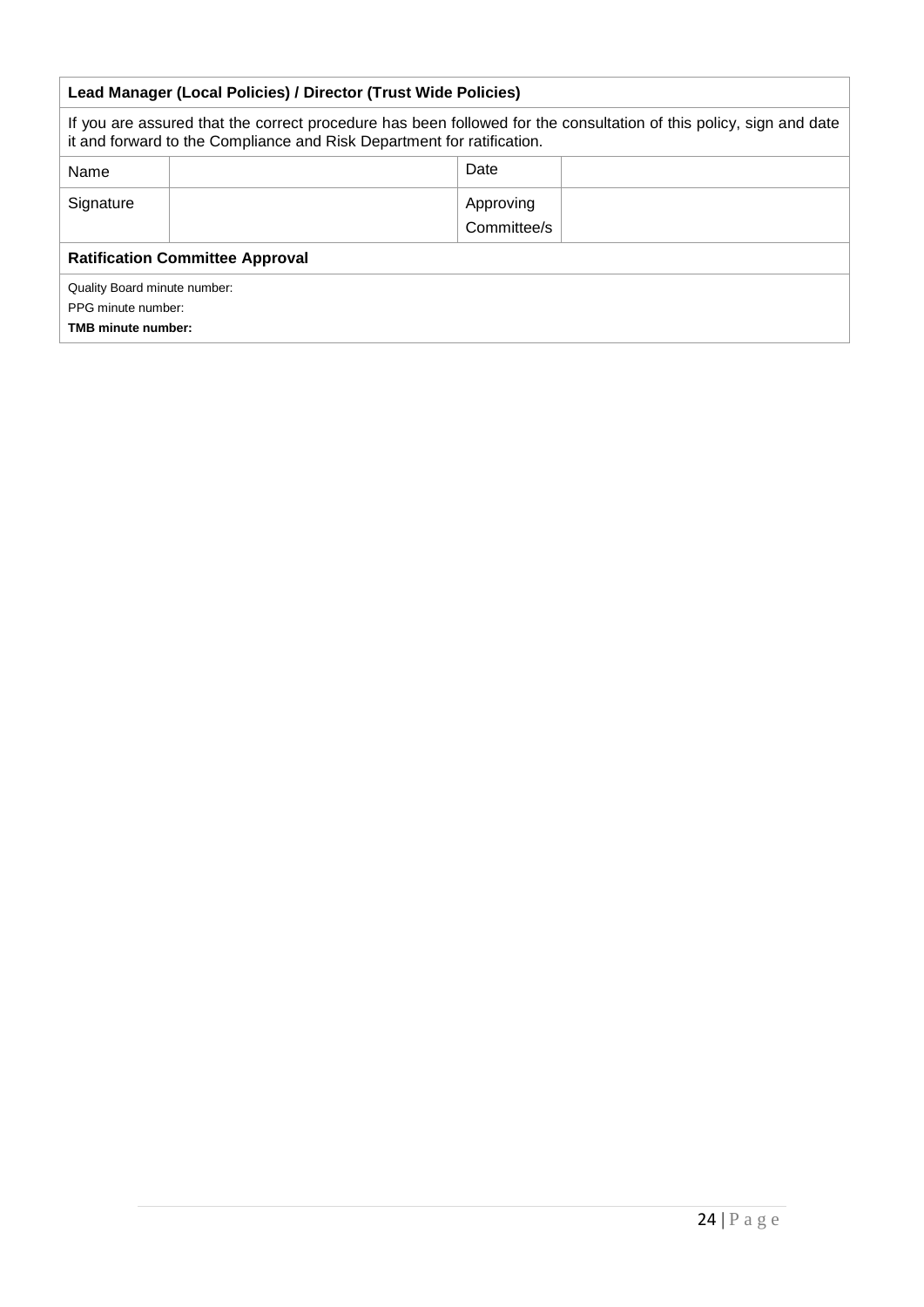### **Appendix 3: Equality Impact Analysis**

# **Service Overview & Improvement Action Plan: Equality Analysis Form**

| <b>Title: I.T. Acceptable Use Policy</b> | What are the intended outcomes of this work?<br>The policy sets out the key responsibilities for exercising good judgement regarding the appropriate<br>use of information, all electronic devices and network recourse to Trust staff where there is a<br>defined business need in relation to IT applications, including but not limited to email, internet,<br>remote/mobile working, devices, passwords, software, printing and copyright. |
|------------------------------------------|------------------------------------------------------------------------------------------------------------------------------------------------------------------------------------------------------------------------------------------------------------------------------------------------------------------------------------------------------------------------------------------------------------------------------------------------|
| Who will be affected? All staff          | Evidence: N/A                                                                                                                                                                                                                                                                                                                                                                                                                                  |

ANALYSIS SUMMARY: considering the above evidence, please summarise the impact of the work based on the Public Sector equality duty outcomes against the 9 Protected characteristics

| Public                     |                                      |                                 |                                |
|----------------------------|--------------------------------------|---------------------------------|--------------------------------|
| <b>Sector Duty</b>         | Eliminate discrimination, harassment | Advance equality of opportunity | Promote good relations between |
|                            | and victimisation                    |                                 | groups                         |
| Protected                  |                                      |                                 |                                |
| <i>Characteristics</i>     |                                      |                                 |                                |
| (highlight as              |                                      |                                 |                                |
| appropriate)               |                                      |                                 |                                |
| AGE / DISABILITY/          | No Impact                            | No Impact                       | No Impact                      |
| <b>RACE</b>                |                                      |                                 |                                |
| SEX (Gender)/              | No Impact                            | No Impact                       | No Impact                      |
| <b>GENDER</b>              |                                      |                                 |                                |
| <b>REASSIGNMENT</b>        |                                      |                                 |                                |
| <b>RELIGION or BELIEF/</b> | No Impact                            | No Impact                       | No Impact                      |
| <b>SEXUAL</b>              |                                      |                                 |                                |
| <b>ORIENTATION</b>         |                                      |                                 |                                |
| <b>PREGNANCY &amp;</b>     | No Impact                            | No Impact                       | No Impact                      |
| <b>MATERNITY</b>           |                                      |                                 |                                |